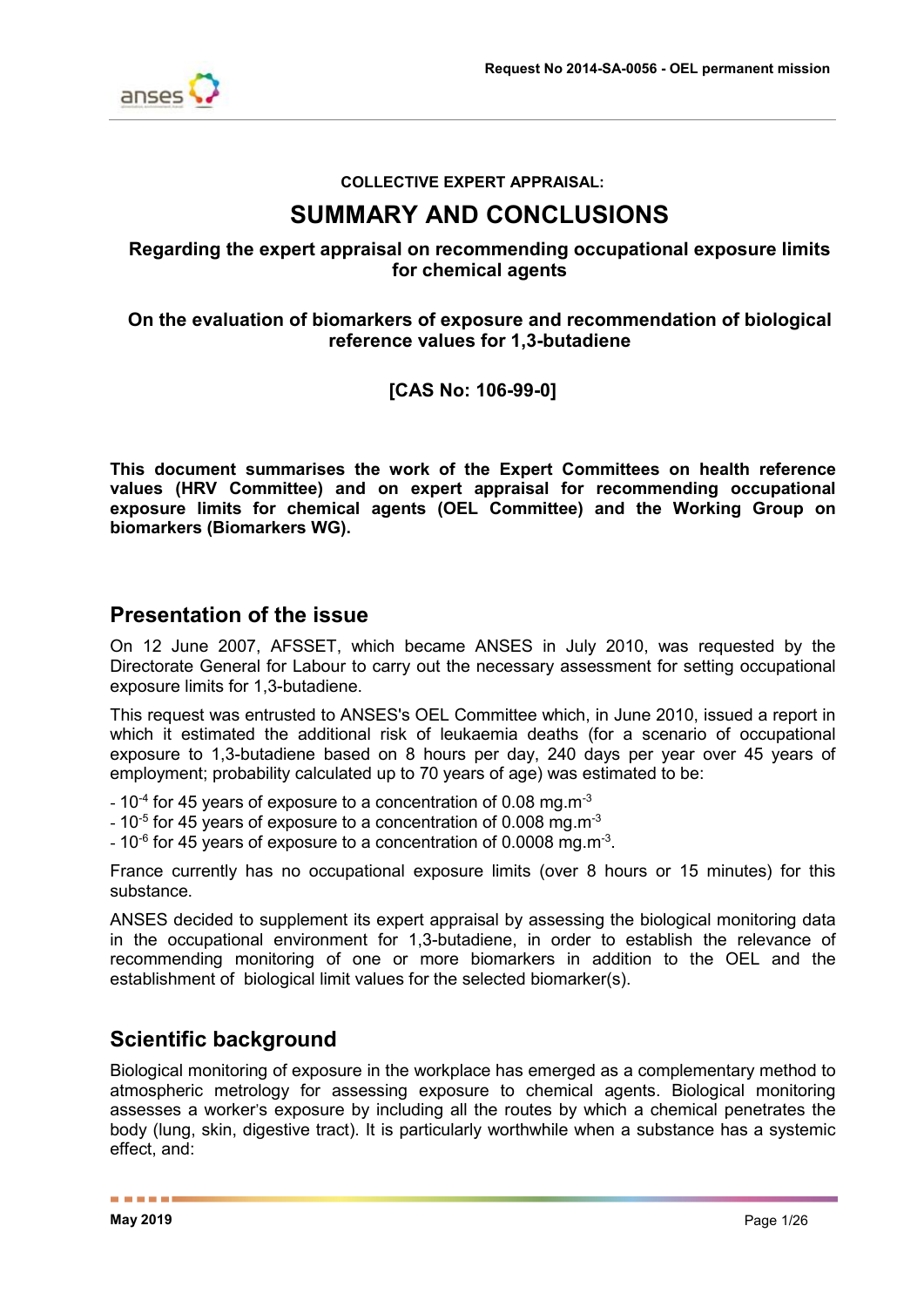

- when routes other than inhalation contribute significantly to absorption,
- and/or when the pollutant has a cumulative effect,
- and/or when the working conditions (personal protection equipment, inter-individual differences in respiratory ventilation, etc.) determine large differences in internal dose that are not taken into account by atmospheric metrology.

With regard to prevention of chemical risk in the workplace, the French Labour Code provides for the use of biological monitoring of exposure and biological limit values.

#### Committee definitions

Biomarker of exposure (BME): parent substance, or one of its metabolites, determined in a biological matrix, whose variation is associated with exposure to the agent targeted. Biomarkers of early and reversible effects are included in this definition when they can be specifically correlated to occupational exposure.

Biological limit value (BLV): This is the limit value for the relevant biomarkers.

Depending on the available data, the recommended biological limit values do not all have the same meaning:

- if the body of scientific evidence is sufficient to quantify a dose/response relationship with certainty, the biological limit values (BLVs) will be established on the basis of health data (no effect for threshold substances or risk levels for non-threshold carcinogens);
- in the absence of such data for substances with threshold effects, BLVs are calculated on the basis of the expected concentration of the biomarker of exposure (BME) when the worker is exposed to the 8-hour OEL. For carcinogens, in the absence of sufficient quantitative data, the biological limit value is calculated on the basis of another effect (pragmatic BLV). These last values do not guarantee the absence of health effects, but aim to limit exposure to these substances in the workplace.

Whenever possible, the Committee also recommends biological reference values (BRVs). These correspond to concentrations found in a general population whose characteristics are similar to those of the French population (preferentially for biomarkers of exposure) or in a control population not occupationally exposed to the substance under study (preferentially for biomarkers of effects).

These BRVs cannot be considered to offer protection from the onset of health effects, but do allow a comparison with the concentrations of biomarkers assayed in exposed workers. These values are particularly useful in cases where it is not possible to establish a BLV (ANSES, 2017).

# **Organisation of the expert appraisal**

ANSES entrusted examination of this request to the Expert Committee on expert appraisal for recommending occupational exposure limits for chemical agents (OEL Committee) and then to the Health reference values Committee. The Agency also mandated the Working Group on biomarkers (Biomarkers WG) for this expert appraisal.

The methodological and scientific aspects of the work of this group were regularly submitted to the Committees. The report produced by the working group takes account of observations and additional information provided by the members of the Committees.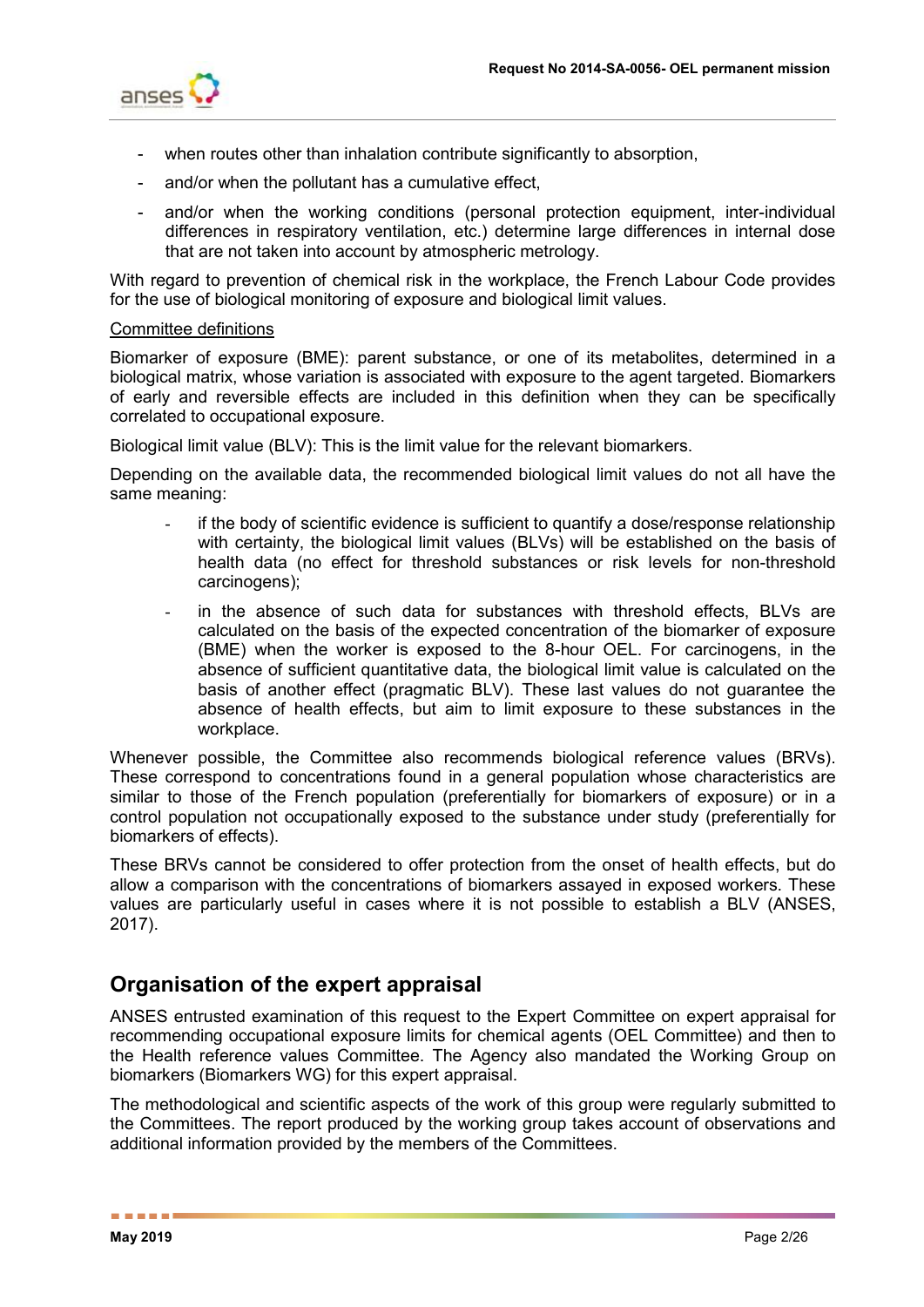

This expert appraisal was therefore conducted by a group of experts with complementary skills. It was carried out in accordance with the French Standard NF X 50-110 "Quality in Expertise Activities".

# **Preventing risks of conflicts of interest**

ANSES analyses interests declared by the experts before they are appointed and throughout their work in order to prevent potential conflicts of interest in relation to the points addressed in expert appraisals.

The experts' declarations of interests are made public on ANSES's website [\(www.anses.fr\)](http://www.anses.fr/).

# **Description of the method**

A rapporteur of the Biomarkers WG produced a summary report on biomarkers of exposure and the recommendation of biological limit values (BLVs) and biological reference values for the BME(s) considered relevant.

The summary report on the BMEs for 1,3-butadiene was based on bibliographical information taking into account the scientific literature published on this substance until 2017. The bibliographical research was conducted in the following databases: Medline, Scopus. The scientific articles selected for evaluating biomonitoring data on 1,3-butadiene were identified using the following keywords: "butadiene", "biomarker", "biomonitoring", "biological monitoring", "urine", "blood", "occupational" while limiting the search to human data.

The rapporteur reassessed the original articles or reports cited as references whenever he considered it necessary, or whenever the Committee requested it.

The report, the summary and conclusions of the collective expert appraisal work were adopted by the Expert Committee on expert appraisal for recommending occupational exposure limits for chemical agents on 4 July 2017.

This collective expert appraisal work and the summary report were submitted to public consultation from 30/01/2018 to 30/03/2018. The people or organizations that contributed to the public consultation are listed in appendix 1 of the report (only available in French). The comments received were reviewed by the Committee on Health Reference Values (term of office 2017-2020) who finally adopted this version on the 9 may 2019.

# **Result of the collective expert appraisal**

## Toxicokinetics data

1,3-butadiene (BD) enters the body mainly via the respiratory tract. Absorption is rapid and occurs through passive diffusion from the lungs to the blood. The blood:air partition coefficient (women: 1.46 and men: 1.62) and alveolar ventilation are the major determinants of absorption. The absorbed fraction of 1,3-butadiene is  $45.6 \pm 13.9\%$  for men and  $43.4 \pm 2.9\%$  for women (Lin *et al.* 2001). Furthermore, age and tobacco smoking reduce lung absorption. In addition, the blood:air partition coefficient (1.57) increases by an average of 20% in subjects with high blood triglyceride levels following the ingestion of a high-fat meal, which can have a significant influence on the dose of butadiene absorbed in the event of exposure (Lin *et al.* 2002). The other routes of absorption (oral and dermal) have not been documented.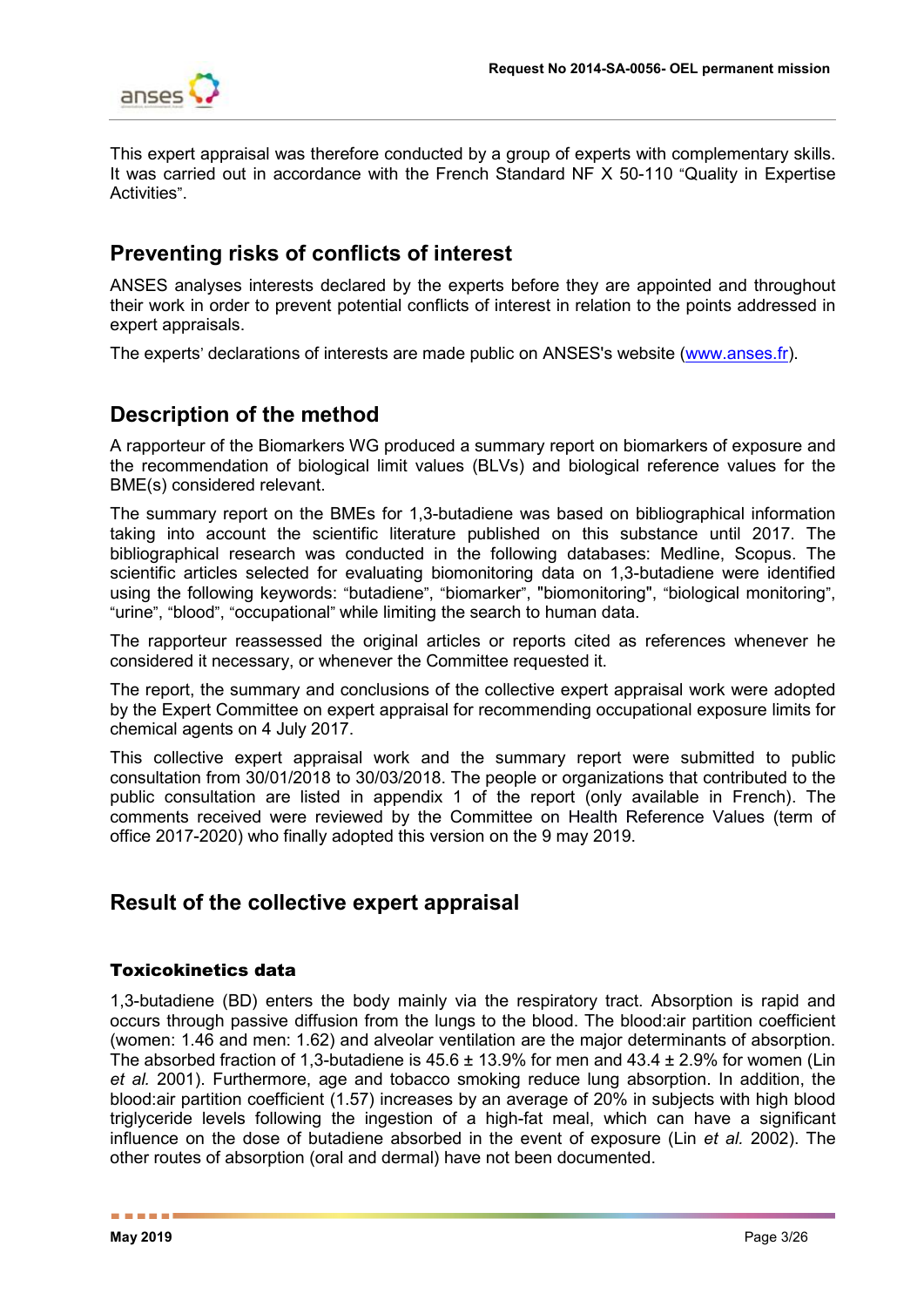

According to studies in rodents, 1,3-butadiene and its metabolites are distributed extensively in the tissues from the start of exposure. The highest concentrations, one hour after exposure ended, are measured in the blood, respiratory tract, intestines, liver, kidneys, bladder and pancreas. There are no data available on humans.

For all species, 1,3-butadiene mainly seems to be oxidised by cytochromes P450 action, and then hydrolysed by epoxide hydrolase or oxidised on the second double bond (by CYP2E1s). The metabolites formed can be detoxified via glutathione S-transferases (GSTs) to form mercapturic acids likely to be eliminated in urine (DHBMA: 3,4-dihydroxybutylmercapturic acid, MHBMA: monohydroxybutenylmercapturic acid and THBMA: 1,3,4-trihydroxybutylmercapturic acid). MHBMA is classically considered to be a mixture of two isomers, 1-MHBMA and 2- MHBMA (N-acetyl-S-1-(hydroxymethyl-2-propenyl)-l-cysteine and N-acetyl-S-2-(hydroxymethyl-3-propenyl)-l-cysteine respectively). The existence of a third isomer was recently demonstrated, 3-MHBMA (N-acetyl-S-4-(hydroxy-2-buten-1-yl)-l-cysteine), which seems to predominate compared to 1-MHBMA and 2-MHBMA (Jain *et al.* 2015, Boyle *et al.* 2016, Alwis *et al.* 2012). Haemoglobin adducts in humans, MHBVal (N-(1- and N-(2-hydroxy-3-butenyl)valine), and THBVal (N-(2,3,4-trihydroxybutyl)valine) have also been observed (Osterman-Golkar *et al.* 1993; Albertini *et al.* 2003). The formation of a third haemoglobin adduct, Pyr-Val (N,N(2,3 dihydroxy-1,4-butadiyl)valine), was also demonstrated in humans by Boysen *et al.* (2012). The THBVal adduct largely predominates and represents 99.6% of the total of the three types of adducts. Many DNA adducts have been described *in vitro*; in humans, there are fewer data. Three DNA adducts have been described in humans: N1-THB-Ade (N-1-(2,3,4 trihydroxybutyl)adenine) (Zhao *et al.* 2000), N7-THB-Gua (N-7-(2,3,4-trihydroxybut-1 yl)guanine), the predominant adduct in the *in vivo* studies, and the adduct N7-HB-Gua (N-7-(1 hydroxy-3-buten-2-yl)guanine) in very small quantities (below the limit of quantification) with low stability (Sangaraju *et al.* 2014).



Figure 1 : metabolism of 1,3-butadiene (adapted from Health Canada 2000)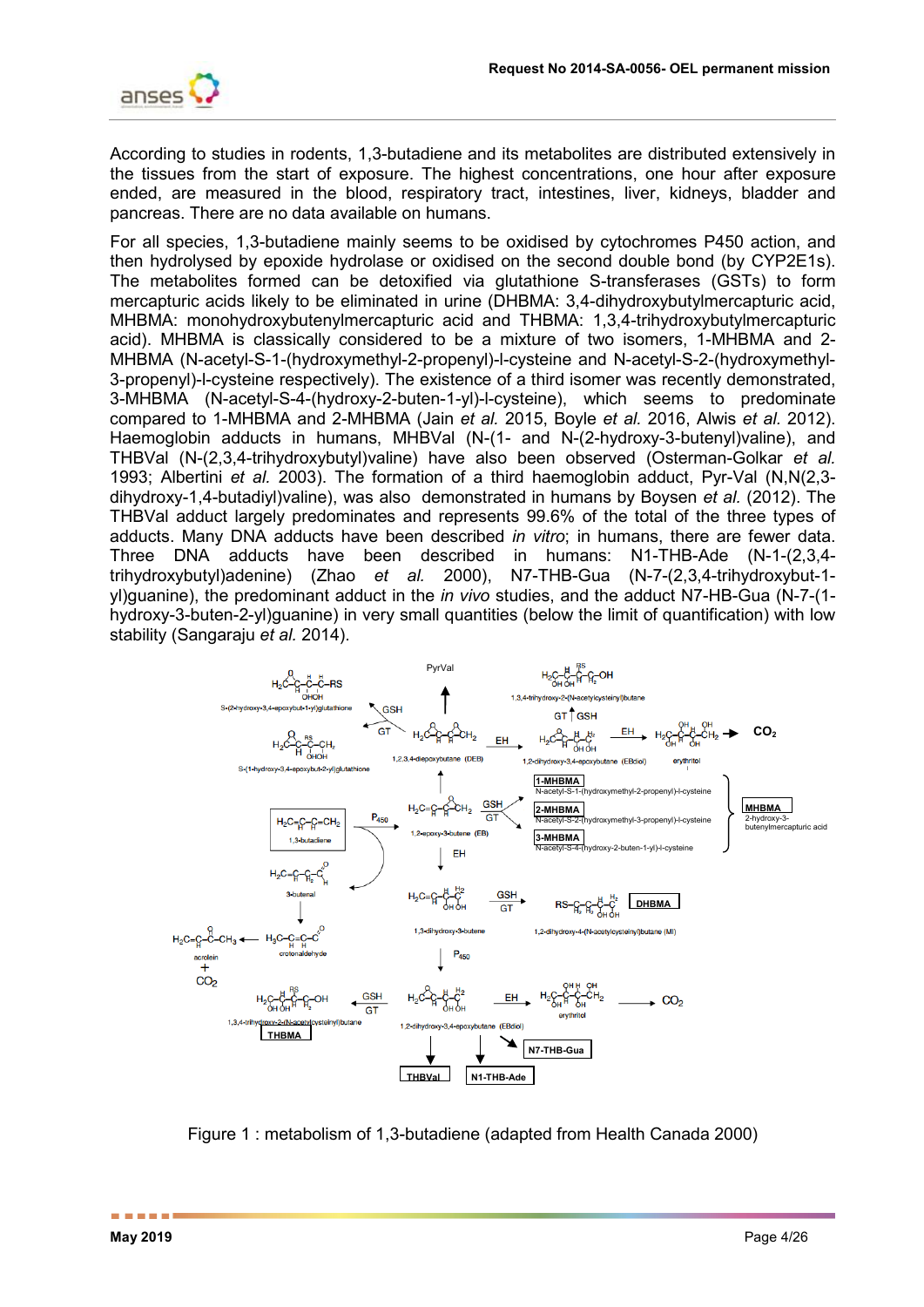

In monkeys, it has been estimated that 39% of total metabolites are eliminated in the urine, 0.8% in the faeces and 56% in the form of  $CO<sub>2</sub>$  exhaled in the 70 hours post-inhalation exposure (Dahl *et al.* 1990). In humans, the rate of excretion of the DHBMA and MHBMA metabolites is classically reported to be > 97% and < 3% respectively (INRS 2012), but the fraction of the inhaled dose is unknown. More recently, it has been shown among smokers that the relative excretion of mercapturic acids is broken down as follows: 93% for DHBMA, 5% for THBMA and 2% for MHBMA (Kotapati *et al.* 2014). Although the elimination kinetics of mercapturic acids in humans are unclear, field studies indicate prolonged elimination that can lead to accumulation over consecutive days of exposure (Albertini et al. 2001, Van Sittert et al. 2000).

## Selection of biomarkers of exposure and effect

#### *Biomarkers of exposure (BME)*

The analysis of the data in the literature led to nine potential BMEs being identified:

- butadiene in exhaled air, blood and urine
- mercapturic acids in urine: MHBMA, DHBMA and THBMA
- haemoglobin adducts in blood: MHBVal, THBVal
- DNA adducts in blood: N1-THB-Ade, N7-THB-Gua and N7-HB-Gua

The advantages and disadvantages of each BME have been identified.

The 1,3-butadiene measured in exhaled air, blood or urine is specific to exposure to 1,3 butadiene but the correlations with atmospheric concentrations of 1,3-butadiene are low and the data are limited.

Concerning urinary mercapturic acids, correlations with atmospheric 1,3-butadiene have been described. People that have not been exposed to 1,3-butadiene have lower baseline levels of MHBMA than DHBMA, which could partly be due to endogenous sources. However, MHBMA includes different isomers that may cause differences in quantification depending on the analytical techniques used. THBMA is a BME representative of a metabolic pathway that leads to the formation of DNA adducts but about which there are few data.

Haemoglobin adducts exhibit correlations with atmospheric concentrations of 1,3-butadiene. MHBVal has very low levels that require a sensitive technique. THBVal is found at higher levels (for the same reasons as DHBMA as well as the potential existence of endogenous sources). These two BMEs are interesting as indicators of cumulative exposure. However, the associated analytical technique is cumbersome.

Concerning DNA adducts, they offer good specificity but the data are limited.

Consequently, the BMEs selected as relevant for the biological monitoring of occupational exposure are the **three mercapturic acids (MHBMA, DHBMA and THBMA)** and the **haemoglobin adducts (MHBVal and THBVal).**

## *Biomarkers of effect*

The main biomarkers of effect studied for 1,3-butadiene are mutations at the HPRT<sup>1</sup> locus and micro-nuclei. No data are available regarding the link between these indicators and the risk of leukaemia, the critical effect chosen for 1,3-butadiene, moreover there are few usable data on the link between these markers and atmospheric exposure to 1,3-butadiene.

-

<sup>1</sup> *Hypoxanthine-guanine phosphoribosyl transferase*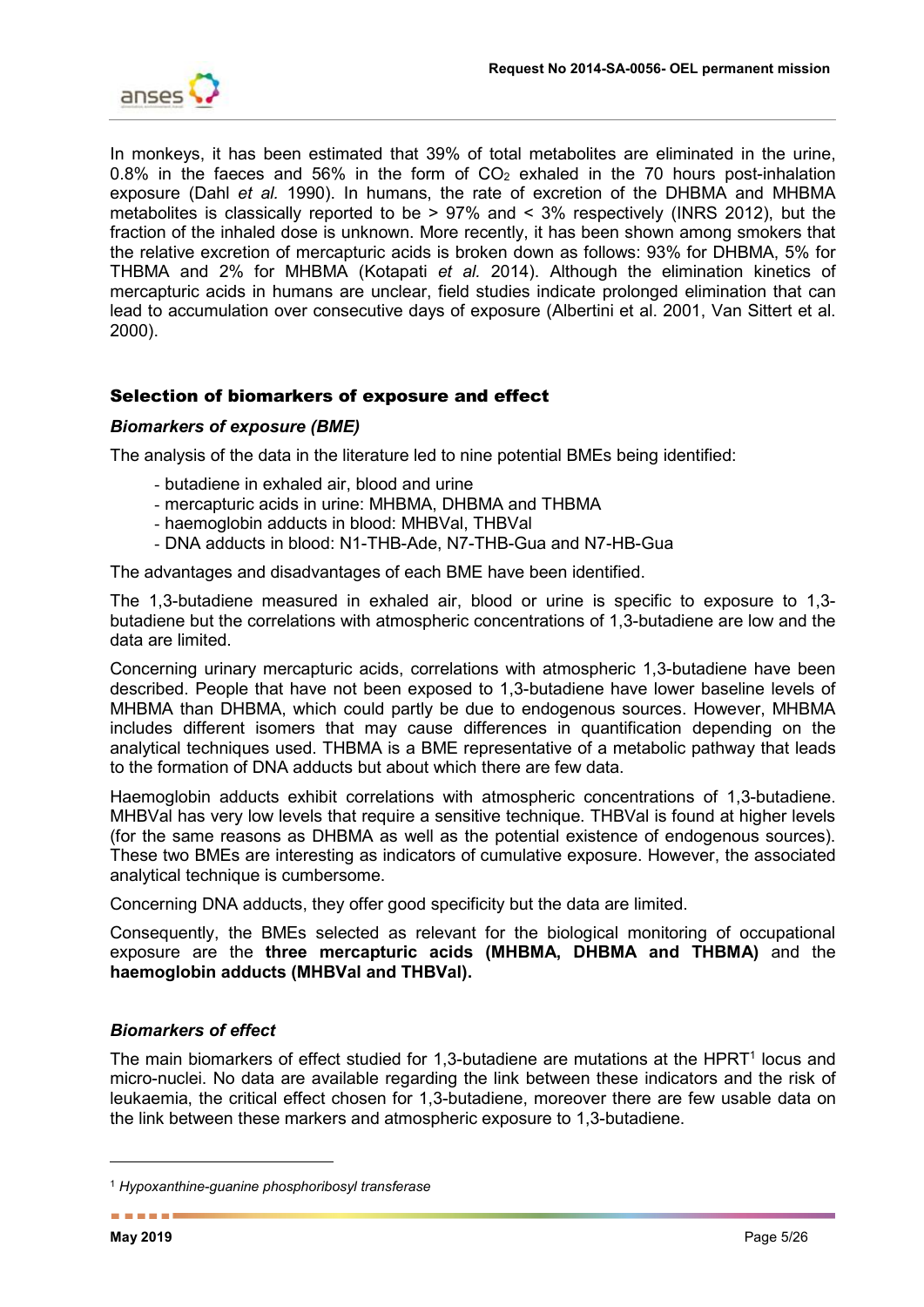

In view of these data and the invasive nature of the measurement of these parameters in blood, no biomarker of effect was selected.

# Information on biomarkers of exposure identified as relevant for the biomonitoring of exposed workers

| <b>Name</b>                                                                | Urinary MHBMA (monohydroxybutenylmercapturic acid) |
|----------------------------------------------------------------------------|----------------------------------------------------|
| <b>Other substances</b><br>giving rise to this<br>biomarker of<br>exposure | Chloroprene (Eckert et al. 2013)                   |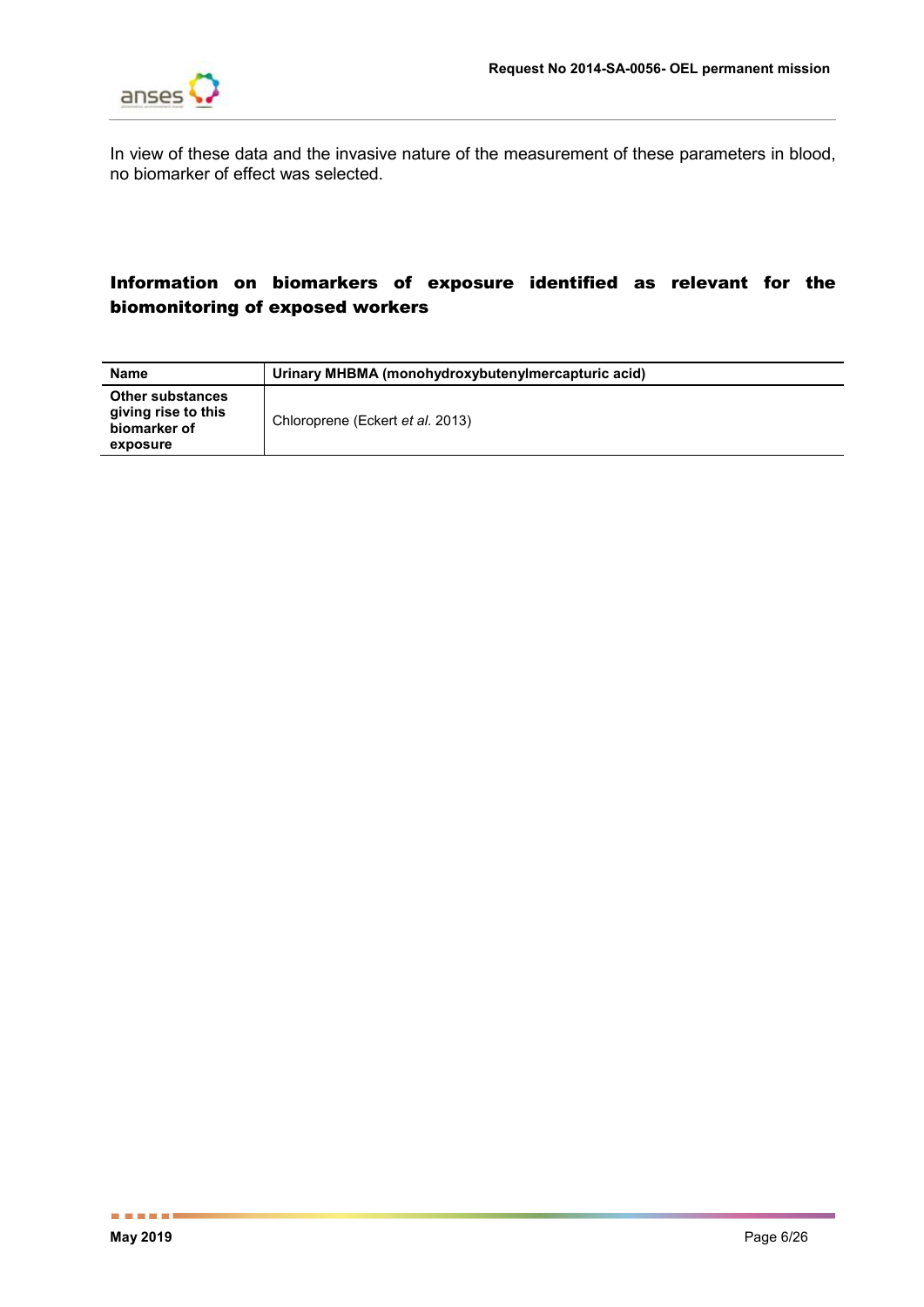

| Concentrations<br>measured in exposed<br>workers or volunteers<br>(with the exposures<br>and sampling times)<br>Mean or Median <sup>a</sup><br>(Min-Max) or $\pm$ SD | Fustinoni <i>et al.</i> 2004<br>Production of BD and polymers: 29 exposed subjects E, 18 non-exposed subjects NE<br>Atmospheric BD: E: 11.5 (< 0.1 - 220.6) µg/m <sup>3</sup> , NE: 0.9 (< 1 - 3.8) µg/m <sup>3</sup><br>MHBMA End of Shift (ES): E: 10.5 ± 13.7 µg/L, NE: 7.5 ± 7.0 µg/L<br>Albertini et al. 2007<br>Production of BD: 53 exposed subjects E (23 women, 30 men), and 51 non-exposed<br>subjects NE (26 women, 25 men)<br>Atmospheric BD: exposed women: 56 <sup>a</sup> (4 - 219) µg/m <sup>3</sup> , exposed men: 241 <sup>a</sup> (4 - 12,583)<br>$\mu$ g/m <sup>3</sup> , non-exposed women: 4 <sup>a</sup> (4 - 219) $\mu$ g/m <sup>3</sup> , non-exposed men: 4 <sup>a</sup> (4 - 157) $\mu$ g/m <sup>3</sup><br>MHBMA ES: exposed women: 19.2 ± 27.5 µg/L, E M: 47.9 ± 44.3 µg/L, non-exposed<br>women: 8.3 ± 10.1 µg/L, non-exposed men: 14.9 ± 10.3 µg/L<br>Van Sittert et al. 2000<br>Production of BD: 5 high-exposed men HE, and 16 low-exposed men LE<br>Atmospheric BD: HE: 9460 <sup>a</sup> (1584 - 27,500) µg/m <sup>3</sup> , LE: 26.4 <sup>a</sup> (0 - 440) µg/m <sup>3</sup><br>MHBMA ES: HE: 97 <sup>a</sup> (7.8 - 464) µg/L, LE: 4.2 <sup>a</sup> (< 0.1 - 16) µg/L<br>Albertini et al. 2001<br>Production of BD: 25 NE, 24 E monomers M, 34 E polymers P<br>Atmospheric BD: NE (n = 28): 0.026 (0.002 - 0.125) $\mu g/m^3$ , EM (n = 217): 0.643 (0.002 -<br>19.909) $\mu$ g/m <sup>3</sup> , EP (n = 319): 1.76 (0.002 - 39.030) $\mu$ g/m <sup>3</sup><br>MHBMA ES: NE: 1.70 ± 1.54 µg/L, EM: 9.44 ± 12.97 µg/L, EP: 120.17 ± 228.17 µg/L<br>Sapkota et al. 2006<br>9 waste collectors<br>Atmospheric BD: 2.38 <sup>a</sup> (0.51 - 8.12) µg/m <sup>3</sup><br>MHBMA ES: $9.7 \pm 9.5$ µg/L<br>Kotapati et al. 2015<br>BD production: 32 exposed subjects (16 women, 16 men), 40 non-exposed subjects (19<br>women, 21 men)<br>Atmospheric BD: exposed women: 320 $\pm$ 340 µg/m <sup>3</sup> , EM: 680 $\pm$ 410 µg/m <sup>3</sup> , non-exposed<br>women NEF: $7 \pm 5$ µg/m <sup>3</sup> , NEM: $7 \pm 5$ µg/m <sup>3</sup><br>MHBMA ES: exposed women: 8.3 ± 8.1 µg/L, EM: 95.9 ± 111.4 µg/L, non exposed women:<br>3.1 ± 4.8 µg/L, NEM: 9.9 ± 11.2 µg/L<br><u>Arayasiri et al. 2010</u><br>Urban pollution: 24 Bangkok traffic policemen TP, 24 office policemen OP<br>Atmospheric BD: TP: $3.15 \pm 0.16$ µg/m <sup>3</sup> , OP: $0.40 \pm 0.05$ µg/m <sup>3</sup><br>MHBMA start of shift SS: TP: 75.07 $\pm$ 7.89 µg/g creatinine, OP: 61.91 $\pm$ 6.82 µg/g<br>creatinine<br>MHBMA ES: TP: 80.90 ± 11.00 µg/g creatinine, OP: 54.21 ± 4.59 µg/g creatinine |
|----------------------------------------------------------------------------------------------------------------------------------------------------------------------|-----------------------------------------------------------------------------------------------------------------------------------------------------------------------------------------------------------------------------------------------------------------------------------------------------------------------------------------------------------------------------------------------------------------------------------------------------------------------------------------------------------------------------------------------------------------------------------------------------------------------------------------------------------------------------------------------------------------------------------------------------------------------------------------------------------------------------------------------------------------------------------------------------------------------------------------------------------------------------------------------------------------------------------------------------------------------------------------------------------------------------------------------------------------------------------------------------------------------------------------------------------------------------------------------------------------------------------------------------------------------------------------------------------------------------------------------------------------------------------------------------------------------------------------------------------------------------------------------------------------------------------------------------------------------------------------------------------------------------------------------------------------------------------------------------------------------------------------------------------------------------------------------------------------------------------------------------------------------------------------------------------------------------------------------------------------------------------------------------------------------------------------------------------------------------------------------------------------------------------------------------------------------------------------------------------------------------------------------------------------------------------------------------------------------------------------------------------------------------------------------------------------------------------------------------------------------------------------------------------------|
|                                                                                                                                                                      | Borgie et al. 2014<br>Traffic police TP ( $n = 24$ ) and office police OP ( $n = 23$ )<br>MHBMA ES: TP: 18.7 ± 20.1 OP: 18.8 ± 31 µg/g creatinine                                                                                                                                                                                                                                                                                                                                                                                                                                                                                                                                                                                                                                                                                                                                                                                                                                                                                                                                                                                                                                                                                                                                                                                                                                                                                                                                                                                                                                                                                                                                                                                                                                                                                                                                                                                                                                                                                                                                                                                                                                                                                                                                                                                                                                                                                                                                                                                                                                                               |
| Concentrations<br>measured in exposed<br>workers or volunteers<br>(with the exposures<br>and sampling times)<br>Mean or Median <sup>a</sup><br>(Min-Max) or $\pm$ SD | Albertini et al. 2001 (same data also exploited by Albertini et al. 2003)<br>Production of BD: 25 NE, 24 E monomers M, 34 E polymers P<br>Atmospheric BD: NE (n = 28): 0.026 (0.002 - 0.125) $\mu$ g/m <sup>3</sup> , EM (n = 217): 0.643 (0.002 -<br>19.909) $\mu$ g/m <sup>3</sup> , EP (n = 319): 1.76 (0.002 - 39.030) $\mu$ g/m <sup>3</sup><br>MHBMA ES: NE: 1.70 ± 1.54 µg/L, EM: 9.44 ± 12.97 µg/L, EP: 120.17 ± 228.17 µg/L<br>Sapkota et al. 2006<br>USA, 7 non-smoking volunteers in an urban area UA, 7 non-smoking volunteers in a<br>suburban area SA<br>Atmospheric BD: UA: 1.62 <sup>a</sup> (0.23 - 3.66) µg/m <sup>3</sup> , SA: 0.88 <sup>a</sup> (0.23 - 4.36) µg/m <sup>3</sup><br>MHBMA: UA: 6.0 ± 4.3 µg/L, SA: 6.8 ± 2.6 µg/L                                                                                                                                                                                                                                                                                                                                                                                                                                                                                                                                                                                                                                                                                                                                                                                                                                                                                                                                                                                                                                                                                                                                                                                                                                                                                                                                                                                                                                                                                                                                                                                                                                                                                                                                                                                                                                                           |
| Conversion factor (with<br>molecular weight)                                                                                                                         | MW: 233 g.mol <sup>-1</sup><br>1 µg.L <sup>-1</sup> = 4.3 $\times$ 10 <sup>-3</sup> µmol.L <sup>-1</sup><br>1 $\mu$ mol.L <sup>-1</sup> = 233 $\mu$ g.L <sup>-1</sup>                                                                                                                                                                                                                                                                                                                                                                                                                                                                                                                                                                                                                                                                                                                                                                                                                                                                                                                                                                                                                                                                                                                                                                                                                                                                                                                                                                                                                                                                                                                                                                                                                                                                                                                                                                                                                                                                                                                                                                                                                                                                                                                                                                                                                                                                                                                                                                                                                                           |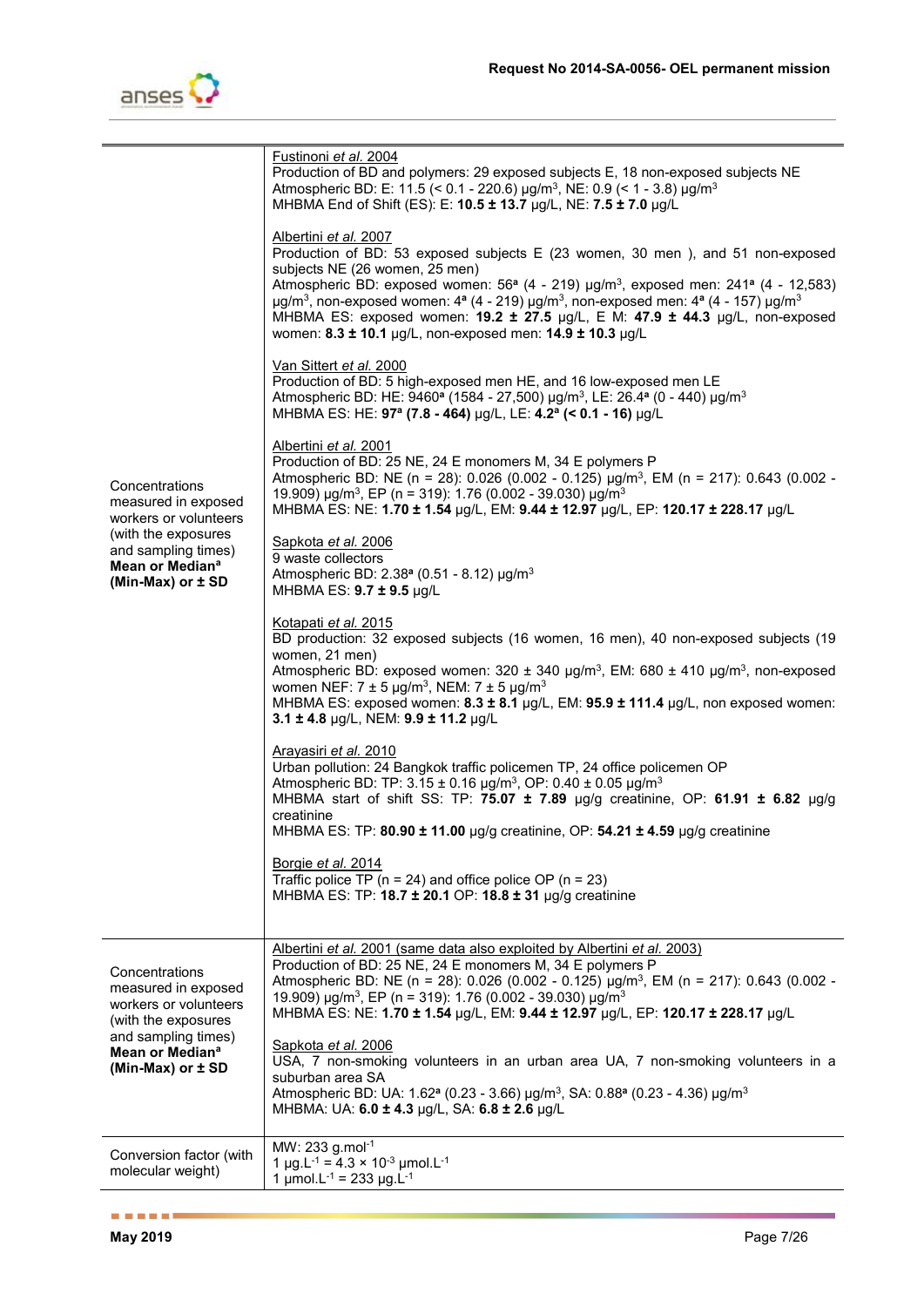

|                                                          | <u>Sarkar et al. 2013</u><br>37 adult Caucasian smokers in the USA<br>MHBMA: $2.55 \pm 1.72$ µg/g creatinine                                                                                                                                                                                                                                                                                                                                                                                                                                                                                                            |
|----------------------------------------------------------|-------------------------------------------------------------------------------------------------------------------------------------------------------------------------------------------------------------------------------------------------------------------------------------------------------------------------------------------------------------------------------------------------------------------------------------------------------------------------------------------------------------------------------------------------------------------------------------------------------------------------|
|                                                          | Boyle <i>et al.</i> 2016<br>United States, 488 pregnant women including 33 smokers<br>3-MHBMA: 75 <sup>th</sup> percentile: 12.1 µg/L                                                                                                                                                                                                                                                                                                                                                                                                                                                                                   |
|                                                          | Urban et al. 2003<br>Germany, 10 non-smokers NS, 10 smokers S (mean = 16.3 cig/d)<br>MHBMA: NS: $12.5 \pm 1.0$ µg/24h, S: $86.4 \pm 14.0$ µg/24h, or NS: <b>7.4 ± 0.6</b> µg/g creatinine, S:<br>51.4 $\pm$ 8.3 µg/g creatinine                                                                                                                                                                                                                                                                                                                                                                                         |
|                                                          | Yuan et al. 2012<br>343 cases of lung cancer LC, 392 controls CON smokers<br>MHBMA: LC: $2.6^{\circ}$ (2.3 - 3.1) µg/g creatinine CON: $1.9^{\circ}$ (1.7 - 2.3) µg/g creatinine                                                                                                                                                                                                                                                                                                                                                                                                                                        |
| Concentrations in the<br>general population <sup>2</sup> | Eckert et al. 2011<br>Germany, 54 NS, 40 S<br>MHBMA: NS: < 5.0 <sup>a</sup> (95 <sup>th</sup> percentile < 5.0) µg/g creatinine S: < 5.0 <sup>a</sup> (95 <sup>th</sup> percentile 9.5)<br>µg/g creatinine                                                                                                                                                                                                                                                                                                                                                                                                              |
| Mean or Median <sup>a</sup><br>(Min-Max) or $\pm$ SD     | Pluym et al. 2015<br>25 S and 25 NS Germany<br>1-MHBMA: S ≥ 10 cig/d (n = 12): < LQ <sup>a</sup> (< LD - 0.52) µg/g creatinine, S > 10 cig/d (n = 13):<br>$0.28^a$ (< LD - 0.66) µg/g creatinine, NS: < LD <sup>a</sup> (< LD - 0.15) µg/g creatinine<br>2-MHBMA: S ≥ 10 cig/d (n = 12): 0.53 <sup>a</sup> (< LQ - 0.96) µg/g creatinine, S > 10 cig/d (n = 13):<br>$0.80^{\circ}$ (0.095 - 1.30) µg/g creatinine, NS: < LD <sup>a</sup> (< LD - 0.11) µg/g creatinine                                                                                                                                                  |
|                                                          | Schettgen et al. 2009<br>Germany, 210 subjects aged 19-80 years divided into four tobacco exposure groups<br>(passive and active) on the basis of urine cotinine. 1 ( $n = 73$ ): no exposure to passive<br>smoking, 2 ( $n = 38$ ): low exposure to passive smoking, 3 ( $n=18$ ): high exposure to passive<br>smoking, 4 (n=81): active smokers<br>MHBMA: 1: < 2 <sup>a</sup> (95 <sup>th</sup> percentile < 2) µg/L, 2: < 2 <sup>a</sup> (95 <sup>th</sup> percentile 2.4) µg/L, 3: < 2 <sup>a</sup> (95 <sup>th</sup><br>percentile < 2) $\mu$ g/L, 4: < 2 <sup>a</sup> (95 <sup>th</sup> percentile 8.6) $\mu$ g/L |
|                                                          | Zhang et al. 2015<br>China, 1: 55 NS, 2: 61 S (8 mg of tar/cig), 3: 74 S (10 mg of tar/cig)<br>MHBMA (publication data adjusted for creatinine): 1: 30.3 (8.7 - 68.1) $\mu$ g/g creatinine, 2:<br>68.1 (10.0 - 147) µg/g creatinine, 3: 68.5 (15.1 - 165.7) µg/g creatinine                                                                                                                                                                                                                                                                                                                                             |
|                                                          |                                                                                                                                                                                                                                                                                                                                                                                                                                                                                                                                                                                                                         |

-

 $^2$  For this table and the following tables : Or failing this, in a non-occupationally exposed control population; 95th percentile or failing this, the median or the mean (number of people in the study, if this information is available)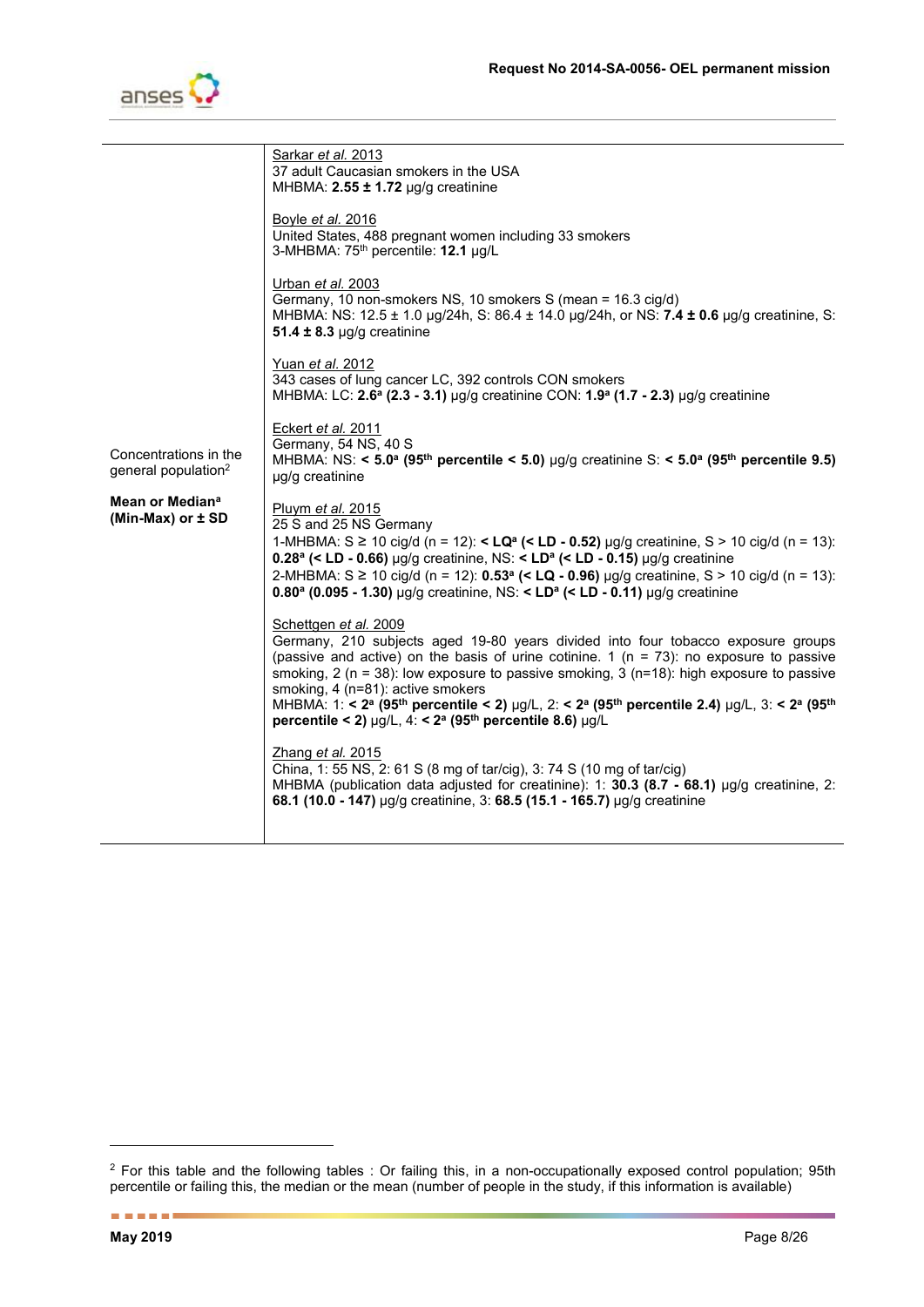

|                                                      | Alwis <i>et al.</i> 2012<br>NHANES, USA, 1203 NS and 347 S (multi-ethnic, men and women, age > 12 years)<br>1-MHBMA: $NS: < LD, S: < LD$<br>2-MHBMA: NS: < LD, S: 1.80 ± 2.10 µg/L<br>3-MHBMA: NS: 6.40 ± 10 µg/L, S: 36 ± 34 µg/L                                                                                                                                                                                                                                                                   |                                                                                                                                                                                                                                                                                                                           |  |
|------------------------------------------------------|------------------------------------------------------------------------------------------------------------------------------------------------------------------------------------------------------------------------------------------------------------------------------------------------------------------------------------------------------------------------------------------------------------------------------------------------------------------------------------------------------|---------------------------------------------------------------------------------------------------------------------------------------------------------------------------------------------------------------------------------------------------------------------------------------------------------------------------|--|
|                                                      | <u>Sarkar et al. 2008</u><br>USA, 25 non-smokers NS1, 20 non-smokers NS2, 25 smokers S1, 20 smokers S2<br>MHBMA: NS1: 0.09 ± 0.10 µg/g creatinine, NS2: 0.006 ± 0.10 µg/g creatinine, S1: 2.70 ±<br>1.59 $\mu$ g/g creatinine, S2: 3.64 $\pm$ 3.12 $\mu$ g/g creatinine                                                                                                                                                                                                                              |                                                                                                                                                                                                                                                                                                                           |  |
|                                                      | Roethig et al. 2009<br>USA, 1077 NS, 3585 S                                                                                                                                                                                                                                                                                                                                                                                                                                                          | MHBMA: weighted mean (standard error): NS: $0.30$ (0.02) $\mu$ g/24h, S: 3.61 (0.1) $\mu$ g/24 h.                                                                                                                                                                                                                         |  |
|                                                      | Ding et al. 2009<br>USA, 59 NS, 61 S                                                                                                                                                                                                                                                                                                                                                                                                                                                                 | MHBMA: NS: Not Detected (ND)- 122 µg/g creatinine, S: ND - 59.7 µg/g creatinine                                                                                                                                                                                                                                           |  |
| Concentrations in the<br>general population          | Carmella et al. 2009<br><b>USA, 17 S</b><br>MHBMA: 66.1 ± 69.4 nmol/24h                                                                                                                                                                                                                                                                                                                                                                                                                              |                                                                                                                                                                                                                                                                                                                           |  |
| Mean or Median <sup>a</sup><br>(Min-Max) or $\pm$ SD | <u>Kotapati et al. 2014</u><br>$36 S (20 \pm 7 \text{ cig/d})$<br>MHBMA: $11 \pm 12$ µg/g creatinine                                                                                                                                                                                                                                                                                                                                                                                                 |                                                                                                                                                                                                                                                                                                                           |  |
|                                                      | CDC 2019a (Volume 1)<br>NHANES (2013-2014 campaign), USA: 2639 subjects were divided by age group from 6<br>years. Analysis according to age, sex and ethnicity<br>Age group $\leq$ 20 years (n = between 1702 and 1783): Geometric mean (95% confidence<br>interval): 1-MHBMA: Not Recorded (NR), 2-MHBMA: NR, 3-MHBMA: 6.03 (5.42-6.70)<br>µg/L ou 6.85 (6.09-7.70) µg/g creat.                                                                                                                    |                                                                                                                                                                                                                                                                                                                           |  |
|                                                      | CDC 2019b (Volume 2)<br>NHANES (2013-2014 campaign), USA: analysis according to smoking status<br>Smokers $\leq$ 20 years (n= between 884 and 905): Geometric mean (95% confidence<br>interval): 1-MHBMA:<br>NR, 2-MHBMA: NR, 3-MHBMA: 25.6 (21.4-30.8) µg/L ou 26.2 (21.0-32.6) µg/g creat.<br>Non-smokers $\leq$ 20 years (n= between 1296 and 1369): Geometric mean (95% confidence<br>interval): 1-MHBMA: NR, 2-MHBMA: NR, 3-MHBMA: 4.3 (3.90-4.74) µg/L ou 4.96 (4.39-<br>5.61) µg/g creatinine |                                                                                                                                                                                                                                                                                                                           |  |
|                                                      | BAR <sup>3</sup> value (2012): < 2 $\mu$ g/g creatinine (assessment for non-smokers)                                                                                                                                                                                                                                                                                                                                                                                                                 |                                                                                                                                                                                                                                                                                                                           |  |
| Recommended limit<br>values for exposed<br>workers   | USA - ACGIH (BEI)                                                                                                                                                                                                                                                                                                                                                                                                                                                                                    | <b>NR</b>                                                                                                                                                                                                                                                                                                                 |  |
|                                                      | Germany - DFG (BAT)                                                                                                                                                                                                                                                                                                                                                                                                                                                                                  | BD atmospheric equivalents - MHBMA (2012)<br>ES after several days of exposure:<br>$0.45$ mg/m <sup>3</sup> - 10 µg/g creatinine<br>1.1 mg/m <sup>3</sup> - 20 µg/g creatinine<br>2.3 mg/m <sup>3</sup> - 40 µg/g creatinine<br>4.5 mg/m <sup>3</sup> - 80 µg/g creatinine<br>6.8 mg/m <sup>3</sup> - 120 µg/g creatinine |  |
|                                                      | Quebec - IRSST (BIE)                                                                                                                                                                                                                                                                                                                                                                                                                                                                                 | <b>NR</b>                                                                                                                                                                                                                                                                                                                 |  |
|                                                      | Finland - FIOH (BAL)                                                                                                                                                                                                                                                                                                                                                                                                                                                                                 | <b>NR</b>                                                                                                                                                                                                                                                                                                                 |  |
|                                                      | Other value(s) (Swiss, etc.)                                                                                                                                                                                                                                                                                                                                                                                                                                                                         | <b>NR</b>                                                                                                                                                                                                                                                                                                                 |  |
|                                                      |                                                                                                                                                                                                                                                                                                                                                                                                                                                                                                      |                                                                                                                                                                                                                                                                                                                           |  |

-

#### **Name Urinary DHBMA (3,4-dihydroxybutylmercapturic acid)**

<sup>3</sup> *Biologischer Arbeitsplatz Referenzwert*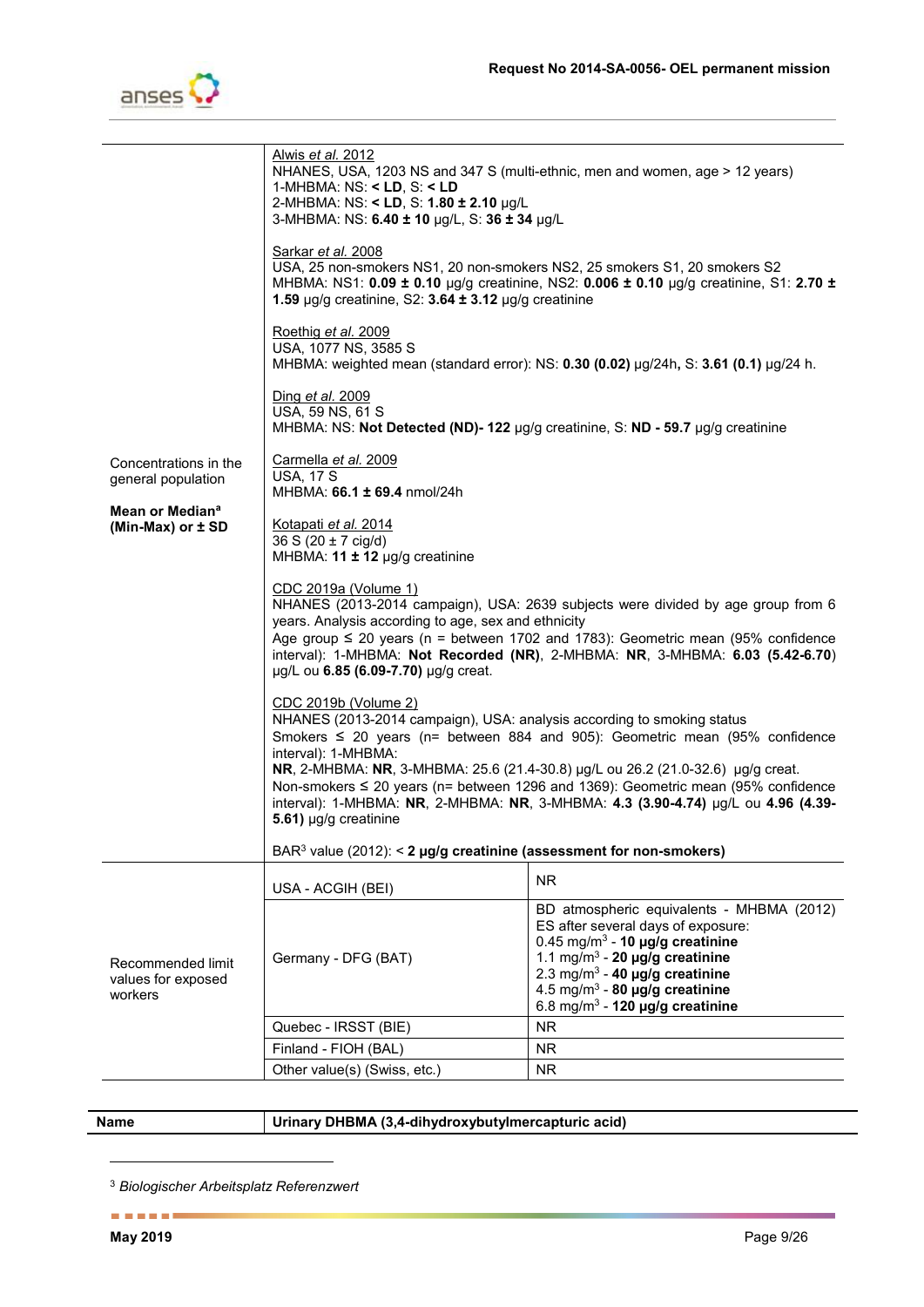

| Other substances giving<br>rise to this biomarker of<br>exposure                                                                                                     | Chloroprene (Eckert et al. 2013)                                                                                                                                                                                                                                                                                                                                                                                                                                                                                                                                                                                                                                                                                                                                                                                                                                                                                                                                                                                                                                                                                                                                                                                                                                                                                                                                                                                                                                                                                                                                                                                                                                            |
|----------------------------------------------------------------------------------------------------------------------------------------------------------------------|-----------------------------------------------------------------------------------------------------------------------------------------------------------------------------------------------------------------------------------------------------------------------------------------------------------------------------------------------------------------------------------------------------------------------------------------------------------------------------------------------------------------------------------------------------------------------------------------------------------------------------------------------------------------------------------------------------------------------------------------------------------------------------------------------------------------------------------------------------------------------------------------------------------------------------------------------------------------------------------------------------------------------------------------------------------------------------------------------------------------------------------------------------------------------------------------------------------------------------------------------------------------------------------------------------------------------------------------------------------------------------------------------------------------------------------------------------------------------------------------------------------------------------------------------------------------------------------------------------------------------------------------------------------------------------|
| Concentrations<br>measuredin exposed<br>workers or volunteers<br>(with the exposures and<br>sampling times)<br>Mean or Median <sup>a</sup> (Min-<br>$Max)$ or $±$ SD | Bechtold et al. 1994<br>Production of BD: 7 exposed subjects E, 3 low-exposed subjects LE, 10 non-exposed<br>subjects NE, 9 controls outside the plant C<br>Atmospheric BD: estimated at 6600-8800 $\mu g/m^3$ for exposed subjects and < 220 $\mu g/m^3$ for<br>non-exposed subjects<br>DHBMA ES: E: 3200 ± 1600 µg/L, LE: 1390 ± 550 µg/L, NE: 630 ± 190 µg/L, C: 320 ± 70<br>$\mu$ g/L<br>Kelsey et al. 1995<br>BD production: 44 exposed subjects<br>Atmospheric BD: 484 $\pm$ 836 µg/m <sup>3</sup><br>DHBMA ES: 1206.6 ± 2604.4 µg/g creatinine<br>Ward et al. 1996<br>BD production: 3 exposure groups (1, 2, 3)<br>Atmospheric BD: 1: 660 ± 1298 µg/m <sup>3</sup> (n = 7), 2: 462 ± 462 µg/m <sup>3</sup> (n = 7), 3: 264 ± 594 µg/m <sup>3</sup><br>$(n = 8)$<br>DHBMA ES: 1: 761 ± 245 µg/g creatinine, 2: 596 ± 155 µg/g creatinine, 3: 684 ± 176 µg/g<br>creatinine<br>Hallberg et al. 1997<br>BD production: 24 exposed subjects E, 19 non-exposed subjects NE<br>Atmospheric BD: E: 5280 ± 3960 µg/m <sup>3</sup> , NE: 660 ± 0.00 µg/m <sup>3</sup><br>DHBMA ES: E: 2429 ± 1877 µg/L, NE: 694 ± 365 µg/L<br>Hayes et al. 2000<br>BD production: 39 exposed subjects E, 14 non-exposed subjects NE<br>Atmospheric BD: E: 4400 <sup>a</sup> (interquartile range 45320) µg/m <sup>3</sup> , NE: 0 µg/m <sup>3</sup><br>DHBMA ES: E: 1300 <sup>a</sup> (interquartile range 5200) µg/g creatinine (n = 17), NE (n = 4): 600 <sup>a</sup><br>(interquartile range 700) µg/g creatinine<br>Fustinoni <i>et al.</i> 2002<br>BD production: 30 exposed subjects E, 10 non-exposed subjects NE<br>Atmospheric BD: E: 55 ± 53 µg/m <sup>3</sup> , NE: Not Determined |
|                                                                                                                                                                      | DHBMA ES: E: 1800 $\pm$ 940 µg/g creatinine, NE: 1610 $\pm$ 600 µg/g creatinine<br>Fustinoni et al. 2004<br>Production of BD and polymers: 29 exposed subjects E, 18 non-exposed subjects NE<br>Atmospheric BD: E: 11.5 (< 0.1 - 220.6) µg/m <sup>3</sup> , NE: 0.9 (< 1 - 3.8) µg/m <sup>3</sup>                                                                                                                                                                                                                                                                                                                                                                                                                                                                                                                                                                                                                                                                                                                                                                                                                                                                                                                                                                                                                                                                                                                                                                                                                                                                                                                                                                           |
|                                                                                                                                                                      | DHBMA ES: E: 605 ± 409 µg/L, NE: 602 ± 207 µg/L<br>Albertini et al. 2007<br>Production of BD: 53 exposed (23 women, 30 men) and 51 non-exposed (26 women, 25<br>men)<br>Atmospheric BD: exposed women: $56^a$ (4 - 219) $\mu g/m^3$ , exposed men: 241 <sup>a</sup> (4 - 12,583)<br>$\mu$ g/m <sup>3</sup> , non-exposed women: 4 <sup>a</sup> (4 - 219) $\mu$ g/m <sup>3</sup> , non-exposed men: 4 <sup>a</sup> (4 - 157) $\mu$ g/m <sup>3</sup><br>DHBMA ES: exposed women: 508.1 ± 597.4 µg/L, exposed men: 854.1 ± 567.0 µg/L, non<br>exposed women: 331.6 ± 284.9 µg/L, non-exposed men: 512.8 ± 272.1 µg/L                                                                                                                                                                                                                                                                                                                                                                                                                                                                                                                                                                                                                                                                                                                                                                                                                                                                                                                                                                                                                                                           |
|                                                                                                                                                                      |                                                                                                                                                                                                                                                                                                                                                                                                                                                                                                                                                                                                                                                                                                                                                                                                                                                                                                                                                                                                                                                                                                                                                                                                                                                                                                                                                                                                                                                                                                                                                                                                                                                                             |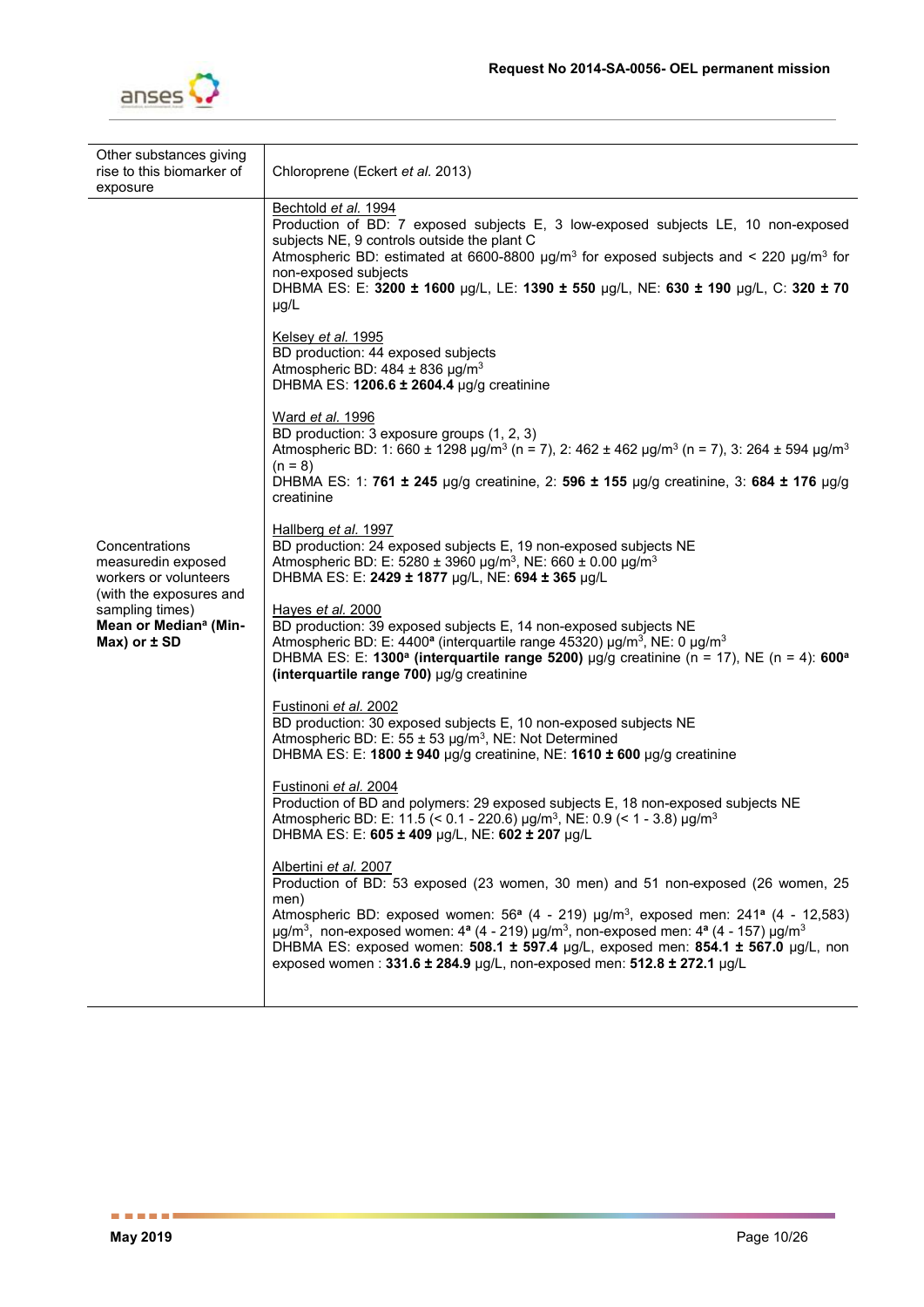

| Concentrations                                                                                                                  | Ammenheuser et al. 2001<br>Styrene-butadiene rubber plant: 24 high-exposed HE, 25 low-exposed LE<br>Atmospheric BD: HE: 3256 ± 814 $\mu$ g/m <sup>3</sup> , LE: 330 ± 44 $\mu$ g/m <sup>3</sup><br>DHBMA ES: HE: 2046 ± 348 µg/g creatinine, LE: 585 ± 98 µg/g creatinine                                                                                                                                                                                                                                                                                                         |
|---------------------------------------------------------------------------------------------------------------------------------|-----------------------------------------------------------------------------------------------------------------------------------------------------------------------------------------------------------------------------------------------------------------------------------------------------------------------------------------------------------------------------------------------------------------------------------------------------------------------------------------------------------------------------------------------------------------------------------|
|                                                                                                                                 | Van Sittert et al. 2000<br>Production of BD: 5 high-exposed men HE, and 16 low-exposed men LE<br>Atmospheric BD: HE: 9460 <sup>a</sup> (1584 - 27,500) µg/m <sup>3</sup> , LE: 26.4 <sup>a</sup> (0 - 440) µg/m <sup>3</sup><br>DHBMA ES: HE: 2719 <sup>a</sup> (342 - 20,213) µg/L, LE: 669 <sup>a</sup> (52 - 2947) µg/L                                                                                                                                                                                                                                                        |
|                                                                                                                                 | Albertini et al. 2001 (same data also exploited by Albertini et al. 2003)<br>Production of BD: 25 NE, 24 E monomers M, 34 E polymers P<br>Atmospheric BD: NE (n = 28): 0.026 (0.002 - 0.125) $\mu$ g/m <sup>3</sup> , EM (n = 217): 0.643 (0.002 -<br>19.909) $\mu$ g/m <sup>3</sup> , EP (n = 319): 1.76 (0.002 - 39.030) $\mu$ g/m <sup>3</sup><br>DHBMA ES: NE: 353 ± 157 µg/L, EM: 764 ± 728 µg/L, EP: 4647 ± 6630 µg/L                                                                                                                                                       |
| measured in exposed<br>workers or volunteers<br>(with the exposures and<br>sampling times)<br>Mean or Median <sup>a</sup> (Min- | Sapkota et al. 2006<br>9 waste collectors<br>Atmospheric BD: $2.38^a$ (0.51 - 8.12) µg/m <sup>3</sup><br>DHBMA: 378.5 ± 196.0 µg/L                                                                                                                                                                                                                                                                                                                                                                                                                                                |
| $Max)$ or $±$ SD                                                                                                                | Kotapati et al. 2015<br>BD production: 32 exposed subjects (16 women, 16 men), 40 non-exposed subjects (19<br>women, 21 men)<br>Atmospheric BD: exposed women: 320 ± 340 µg/m <sup>3</sup> , exposed men: 680 ± 410 µg/m <sup>3</sup> , non-<br>exposed women NEW: $7 \pm 5$ µg/m <sup>3</sup> , non-exposed men: $7 \pm 5$ µg/m <sup>3</sup><br>DHBMA ES: EW: 716.1 ± 830.7 µg/L, EM: 3136.1 ± 2560.3 µg/L, NEW: 561.2 ± 531.5 µg/L,<br>NEM: 1480.6 ± 968.5 µg/L                                                                                                                 |
|                                                                                                                                 | Borgie et al. 2014<br>Traffic police TP ( $n = 24$ ) and office police OP ( $n = 23$ )<br>DHBMA ES: TP: 207.5 ± 112.2 OP: 73.3 ± 45.3 µg/g creatinine                                                                                                                                                                                                                                                                                                                                                                                                                             |
|                                                                                                                                 | Sapkota et al. 2006<br>USA, 7 volunteers in an urban area UA, 7 volunteers in a suburban area SA<br>Atmospheric BD: UA: 1.62 <sup>a</sup> (0.23 - 3.66) µg/m <sup>3</sup> , SA: 0.88 <sup>a</sup> (0.23 - 4.36 µg/m <sup>3</sup><br>DHBMA: UA: 257.8 ± 133.2 µg/L, SA: 306.5 ± 242.7 µg/L                                                                                                                                                                                                                                                                                         |
| Conversion factor (with<br>molecular weight)                                                                                    | MW: 251 g.mol <sup>-1</sup><br>1 µg.L <sup>-1</sup> = 4.0 $\times$ 10 <sup>-3</sup> µmol.L <sup>-1</sup><br>1 µmol.L <sup>-1</sup> = 251 µg.L <sup>-1</sup>                                                                                                                                                                                                                                                                                                                                                                                                                       |
| Concentrations in the<br>general population<br>Mean or Median <sup>a</sup> (Min-<br>$Max)$ or $\pm$ SD                          | Urban et al. 2003<br>Germany, 10 NS, 10 S (mean = 16.3 cig/d)<br>DHBMA: NS: 459 ± 72 µg/24h, S: 644 ± 90 µg/24h, or NS: 273.2 ± 42.9 µg/g creatinine, S:<br>383.4 $\pm$ 53.2 µg/g creatinine                                                                                                                                                                                                                                                                                                                                                                                      |
|                                                                                                                                 | Eckert et al. 2011<br>Germany 54 NS, 40 S<br>DHBMA: NS: 159 <sup>a</sup> (95 <sup>th</sup> percentile 329) µg/g creatinine, S: 211 <sup>a</sup> (95 <sup>th</sup> percentile 417) µg/g<br>creatinine                                                                                                                                                                                                                                                                                                                                                                              |
|                                                                                                                                 | Schettgen et al. 2009<br>Germany 210 subjects aged 19-80 years divided into four tobacco exposure groups (passive<br>and active) on the basis of urine cotinine. 1 ( $n = 73$ ): no exposure to passive smoking, 2 ( $n =$<br>38): low exposure to passive smoking, 3 (n=18): high exposure to passive smoking, 4 (n=81):<br>active smokers<br>DHBMA: 1: 289 <sup>a</sup> (95 <sup>th</sup> percentile 760) µg/L, 2: 384 <sup>a</sup> (95 <sup>th</sup> percentile 1113) µg/L, 3: 250 <sup>a</sup><br>(95th percentile 759) µg/L, 4: 398 <sup>a</sup> (95th percentile 1071) µg/L |
|                                                                                                                                 |                                                                                                                                                                                                                                                                                                                                                                                                                                                                                                                                                                                   |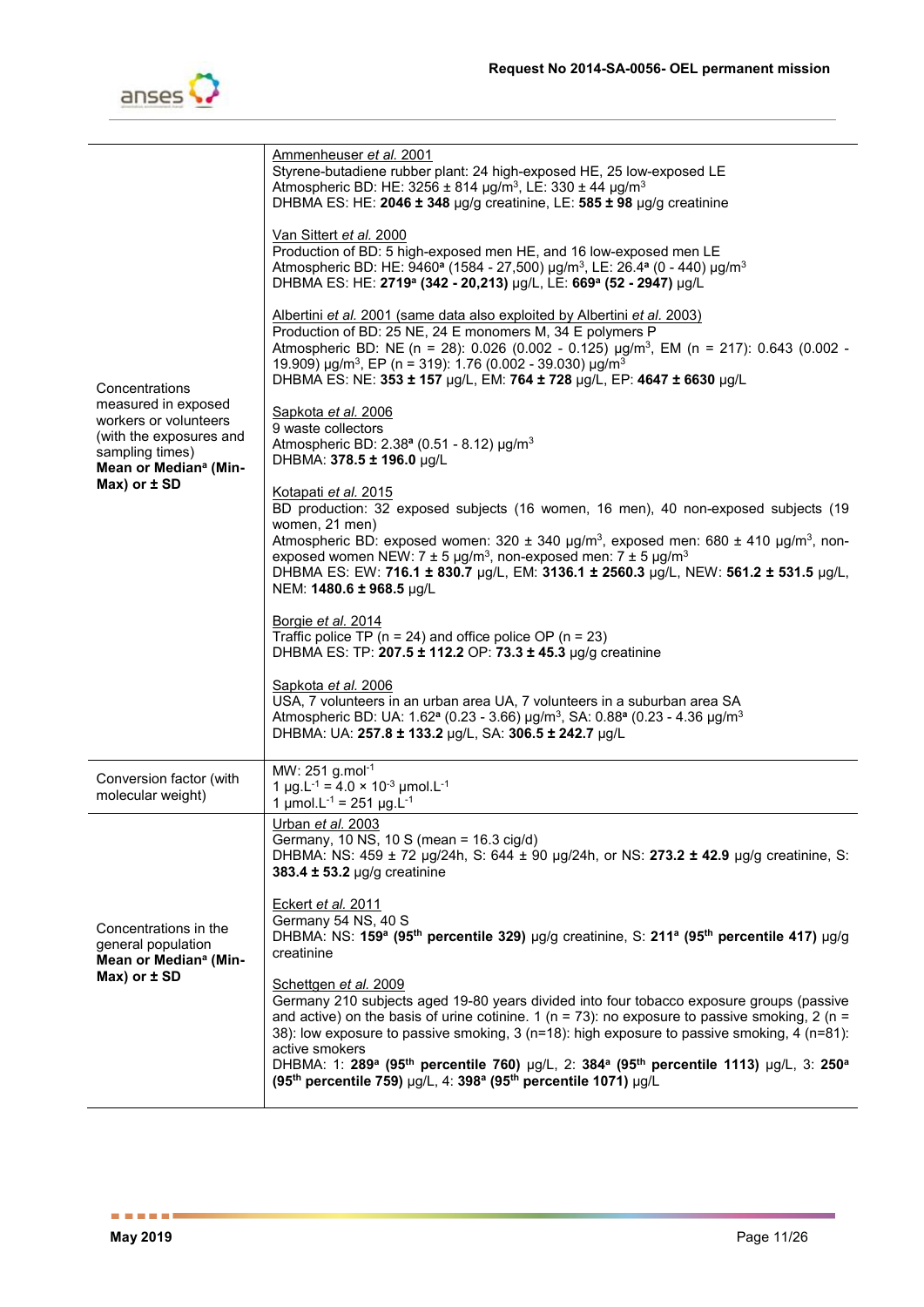

|                                                                                  | Alwis <i>et al.</i> 2012<br>NHANES, USA, 1203 NS and 347 S<br>DHBMA: NS: 331 ± 279 µg/L, S: 440 ± 311 µg/L                                                                                                                                                                                                                           |                                                                                                                                                                                                                                                                                                                                   |  |
|----------------------------------------------------------------------------------|--------------------------------------------------------------------------------------------------------------------------------------------------------------------------------------------------------------------------------------------------------------------------------------------------------------------------------------|-----------------------------------------------------------------------------------------------------------------------------------------------------------------------------------------------------------------------------------------------------------------------------------------------------------------------------------|--|
|                                                                                  | Zhang et al. 2015<br>China, 1: 55 NS, 2: 61 S (8 mg of tar/cig), 3: 74 S (10 mg of tar/cig)<br>DHBMA: 1: 187.56 (68.2 - 344.0) µg/L, 2: 219.31 (65.20 - 396.0) µg/L, 3: 219.47 (66.40 -<br>400.0) µg/L                                                                                                                               |                                                                                                                                                                                                                                                                                                                                   |  |
|                                                                                  | Pluym et al. 2015<br>Germany 25 S and 25 NS<br>DHBMA: S ≥ 10 cig/d: 112 <sup>a</sup> (65.5 - 243) µg/g creatinine, S > 10 cig/d: 122 <sup>a</sup> (52.9 - 244) µg/g<br>creatinine, NS: 76.2 <sup>a</sup> (47.4 - 349) µg/g creatinine                                                                                                |                                                                                                                                                                                                                                                                                                                                   |  |
|                                                                                  | Roethig et al. 2009<br>USA, 1077 NS, 3585 S<br>DHBMA: weighted mean (standard error): NS: 391 (5.5) µg/24 h, S: 556 (4.9) µg/24 h                                                                                                                                                                                                    |                                                                                                                                                                                                                                                                                                                                   |  |
|                                                                                  | Ding et al. 2009<br>USA, 59 NS, 61 S<br>DHBMA: NS: Not Detected (ND) - 582 µg/g creatinine, S: ND - 1092 µg/g creatinine                                                                                                                                                                                                             |                                                                                                                                                                                                                                                                                                                                   |  |
| Concentrations in the<br>general population<br>Mean or Median <sup>a</sup> (Min- | Carmella et al. 2009<br><b>USA, 17 S</b><br>DHBMA: 1038 ± 514 nmol/24 h                                                                                                                                                                                                                                                              |                                                                                                                                                                                                                                                                                                                                   |  |
| $Max)$ or $\pm$ SD                                                               | Carrieri et al. 2009<br>Italy, 33 NS<br>DHBMA: 166 (16 - 599) µg/L                                                                                                                                                                                                                                                                   |                                                                                                                                                                                                                                                                                                                                   |  |
|                                                                                  | Kotapati et al. 2014<br>36 smokers $(20 \pm 7 \text{ cig/d})$<br>DHBMA: $631 \pm 452$ µg/g creatinine                                                                                                                                                                                                                                |                                                                                                                                                                                                                                                                                                                                   |  |
|                                                                                  | CDC 2019a (Volume 1)<br>NHANES (2013-2014 campaign), USA: 2639 subjects were divided by age group from 6<br>years old. Analysis according to age, sex and ethnicity<br>Age group $\leq$ 20 years (n = 1791- 1792): Geometric mean (95% confidence interval): DHBMA:<br>242 (223-261) µg/L or 283 (260-307) µg/g creatinine           |                                                                                                                                                                                                                                                                                                                                   |  |
|                                                                                  | CDC 2019b (Volume 2)<br>NHANES (2013-2014 campaign), USA: analysis according to smoking status<br>Smokers ≤ 20 years (n= 913- 914): Geometric mean (95% confidence interval): DHBMA: 360<br>(327-397) µg/L ou 366 (332-403) µg/g creatinine<br>Non-smokers $\leq 20$ years (n=1374- 1375): Geometric mean (95% confidence interval): |                                                                                                                                                                                                                                                                                                                                   |  |
|                                                                                  | DHBMA: 223 (206-240) µg/L or 267 (245-290) µg/g creatinine                                                                                                                                                                                                                                                                           |                                                                                                                                                                                                                                                                                                                                   |  |
|                                                                                  | BAR value (2012): 400 µg/g creatinine (assessment for non-smokers)                                                                                                                                                                                                                                                                   |                                                                                                                                                                                                                                                                                                                                   |  |
| Recommended limit<br>values for exposed<br>workers                               | USA - ACGIH (BEI)                                                                                                                                                                                                                                                                                                                    | 2.5 mg/L ES (eq. 2 ppm or 4.4 mg/m <sup>3</sup> BD) (2006)                                                                                                                                                                                                                                                                        |  |
|                                                                                  | Germany - DFG (BAT)                                                                                                                                                                                                                                                                                                                  | BD atmospheric equivalents - DHBMA (2012) ES<br>after several days of exposure:<br>$0.45$ mg/m <sup>3</sup> - 600 µg/g creatinine<br>1.1 mg/m <sup>3</sup> - 1000 µg/g creatinine<br>2.3 mg/m <sup>3</sup> - 1600 µg/g creatinine<br>4.5 mg/m <sup>3</sup> - 2900 µg/g creatinine<br>6.8 mg/m <sup>3</sup> - 4200 µg/g creatinine |  |
|                                                                                  | Quebec - IRSST (BIE)                                                                                                                                                                                                                                                                                                                 | <b>NR</b>                                                                                                                                                                                                                                                                                                                         |  |
|                                                                                  | Finland - FIOH (BAL)                                                                                                                                                                                                                                                                                                                 | <b>NR</b>                                                                                                                                                                                                                                                                                                                         |  |
|                                                                                  | Other value(s) (Swiss, etc.)                                                                                                                                                                                                                                                                                                         | <b>NR</b>                                                                                                                                                                                                                                                                                                                         |  |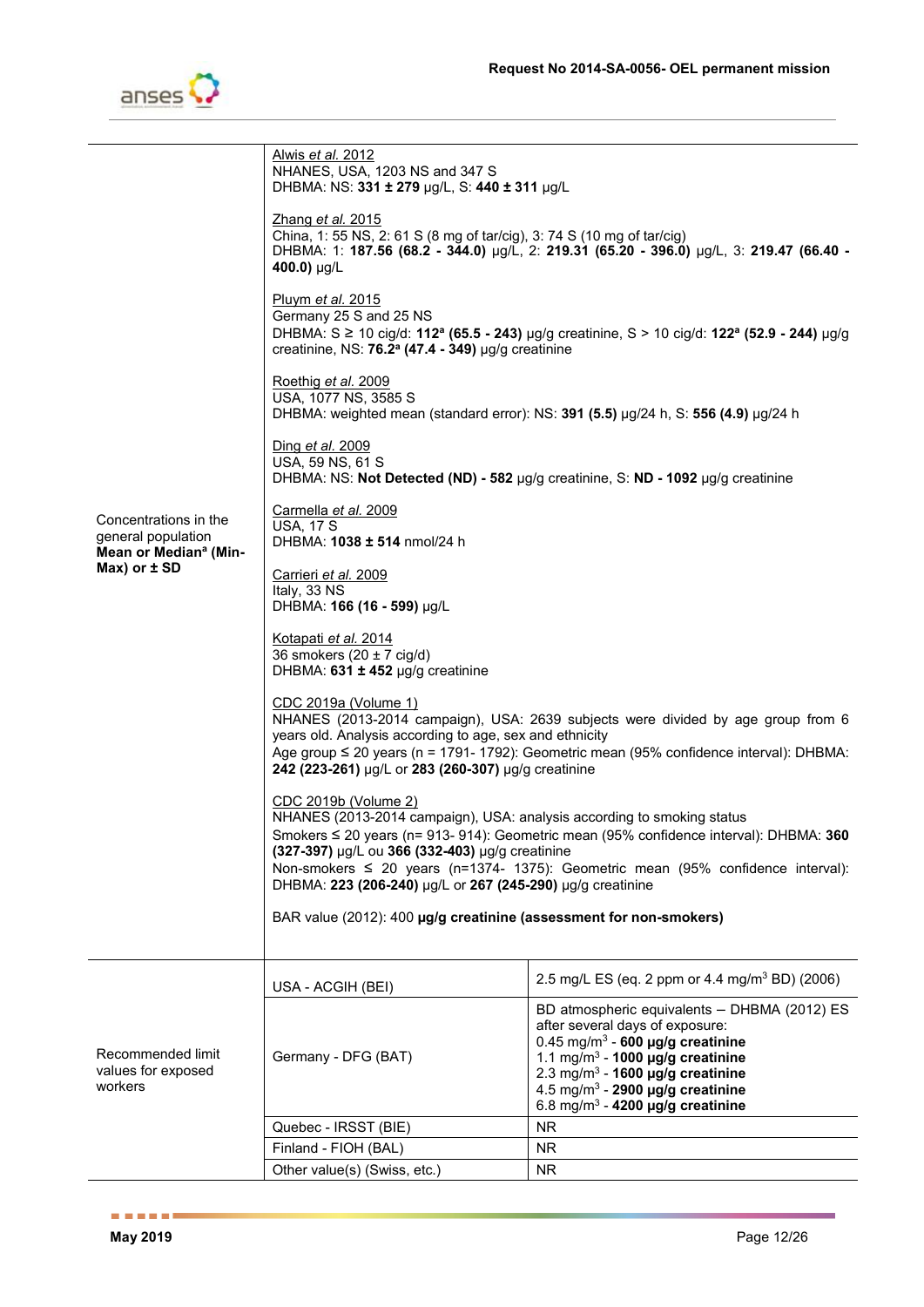

| Other substances giving<br>rise to this biomarker of<br>None<br>exposure<br>Kotapati et al. 2015<br>BD production: 32 exposed subjects (16 women, 16 men), 40 non-exposed subjects (19<br>Concentrations<br>women, 21 men)<br>measuredin exposed<br>Atmospheric BD: exposed women: 320 $\pm$ 340 µg/m <sup>3</sup> , exposed men: 680 $\pm$ 410 µg/m <sup>3</sup> , non-<br>workers or volunteers<br>exposed women: $7 \pm 5$ µg/m <sup>3</sup> , non-exposed men: $7 \pm 5$ µg/m <sup>3</sup><br>(with the exposures and<br>THBMA ES: exposed women: 47.4 ± 70.9 µg/L, exposed men: 139.3 ± 104.7 µg/L, non-<br>sampling times)<br>exposed women: $24.2 \pm 16.6$ µg/L, non-exposed men: $57.1 \pm 33.5$ µg/L<br>Mean ± SD<br>MW: 267 g.mol <sup>-1</sup><br>Conversion factor (with<br>1 µg.L <sup>-1</sup> = 3.74 nmol.L <sup>-1</sup><br>molecular weight)<br>1 µmol.L <sup>-1</sup> = 267 µg.L <sup>-1</sup><br>Kotapati et al. 2011<br>USA, 19 NS, 27 S<br>THBMA: NS: $13.7 \pm 7.9$ µg/g creatinine, S: $21.6 \pm 10.2$ µg/g creatinine<br>Concentrations in the<br>Kotapati et al. 2014<br>general population<br>36 smokers $(20 \pm 7 \text{ cig/d})$ | <b>Name</b>                             | Urinary THBMA (1,3,4-trihydroxybutylmercapturic acid) |  |
|----------------------------------------------------------------------------------------------------------------------------------------------------------------------------------------------------------------------------------------------------------------------------------------------------------------------------------------------------------------------------------------------------------------------------------------------------------------------------------------------------------------------------------------------------------------------------------------------------------------------------------------------------------------------------------------------------------------------------------------------------------------------------------------------------------------------------------------------------------------------------------------------------------------------------------------------------------------------------------------------------------------------------------------------------------------------------------------------------------------------------------------------------------------|-----------------------------------------|-------------------------------------------------------|--|
|                                                                                                                                                                                                                                                                                                                                                                                                                                                                                                                                                                                                                                                                                                                                                                                                                                                                                                                                                                                                                                                                                                                                                                |                                         |                                                       |  |
|                                                                                                                                                                                                                                                                                                                                                                                                                                                                                                                                                                                                                                                                                                                                                                                                                                                                                                                                                                                                                                                                                                                                                                |                                         |                                                       |  |
|                                                                                                                                                                                                                                                                                                                                                                                                                                                                                                                                                                                                                                                                                                                                                                                                                                                                                                                                                                                                                                                                                                                                                                |                                         |                                                       |  |
|                                                                                                                                                                                                                                                                                                                                                                                                                                                                                                                                                                                                                                                                                                                                                                                                                                                                                                                                                                                                                                                                                                                                                                |                                         | THBMA: 31 ± 20 µg/g creatinine                        |  |
| <b>NR</b><br>USA - ACGIH (BEI)                                                                                                                                                                                                                                                                                                                                                                                                                                                                                                                                                                                                                                                                                                                                                                                                                                                                                                                                                                                                                                                                                                                                 | Recommended limit<br>values for exposed |                                                       |  |
| Germany - DFG (BAT)<br>N <sub>R</sub>                                                                                                                                                                                                                                                                                                                                                                                                                                                                                                                                                                                                                                                                                                                                                                                                                                                                                                                                                                                                                                                                                                                          |                                         |                                                       |  |
| Quebec - IRSST (BIE)<br><b>NR</b>                                                                                                                                                                                                                                                                                                                                                                                                                                                                                                                                                                                                                                                                                                                                                                                                                                                                                                                                                                                                                                                                                                                              |                                         |                                                       |  |
| workers<br>Finland - FIOH (BAL)<br><b>NR</b>                                                                                                                                                                                                                                                                                                                                                                                                                                                                                                                                                                                                                                                                                                                                                                                                                                                                                                                                                                                                                                                                                                                   |                                         |                                                       |  |
| <b>NR</b><br>Other value(s) (Swiss, etc.)                                                                                                                                                                                                                                                                                                                                                                                                                                                                                                                                                                                                                                                                                                                                                                                                                                                                                                                                                                                                                                                                                                                      |                                         |                                                       |  |

| <b>Name</b>                                                      | Blood MHBVal (N-(1- and N-(2-hydroxy-3-butenyl) valine) |
|------------------------------------------------------------------|---------------------------------------------------------|
| Other substances giving<br>rise to this biomarker of<br>exposure | None                                                    |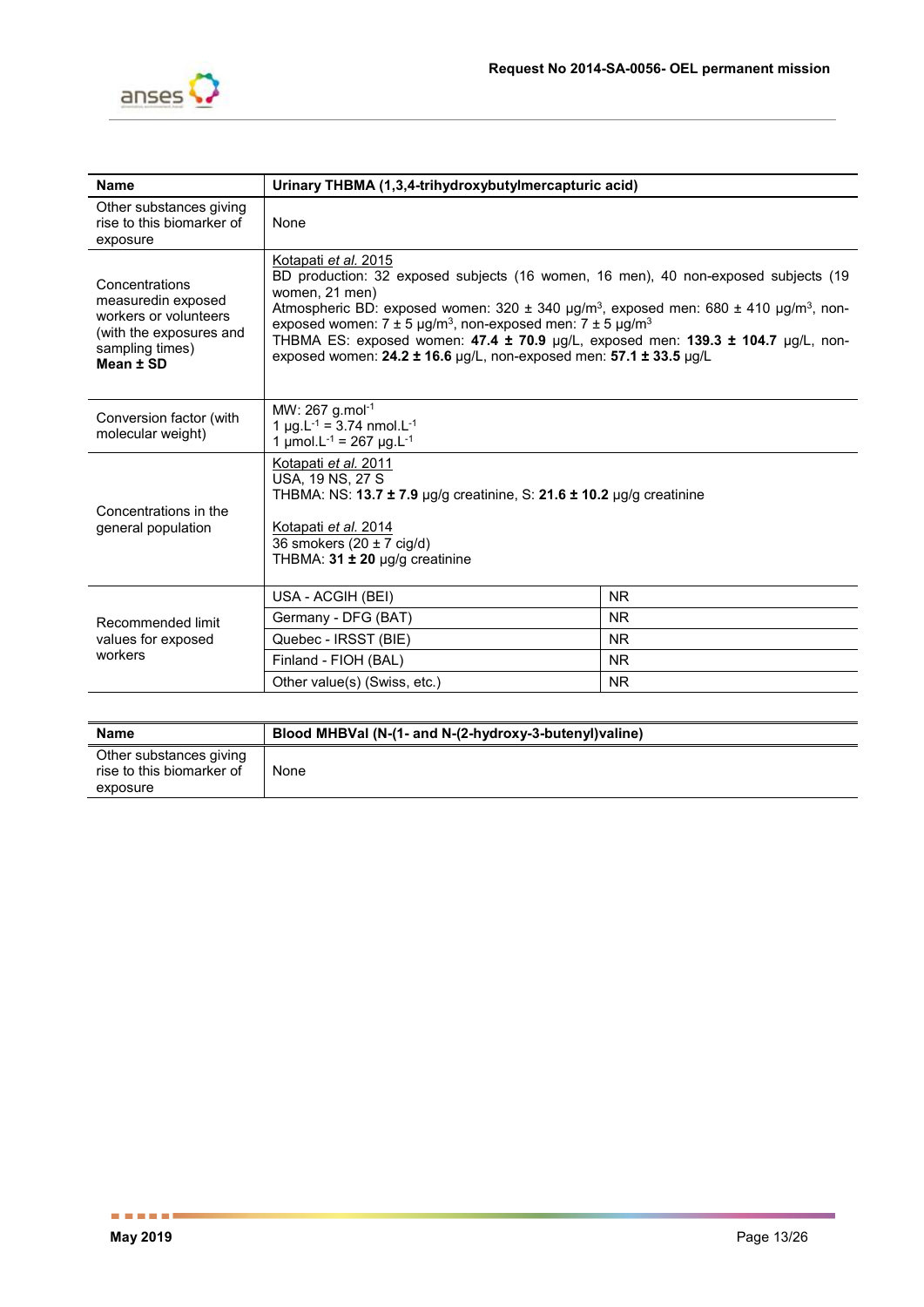

|                                            | Sorsa et al. 1996                                                                                                                                                                                                            |
|--------------------------------------------|------------------------------------------------------------------------------------------------------------------------------------------------------------------------------------------------------------------------------|
|                                            | 2 plants, 3 sampling campaigns<br>BD production plant 1: 10 production workers P1, 7 maintenance and laboratory workers ML,                                                                                                  |
|                                            | 9 controls C1                                                                                                                                                                                                                |
|                                            | BD production plant 2, campaign 1: 12 polymerisation and production workers PP, 14                                                                                                                                           |
|                                            | controls C2                                                                                                                                                                                                                  |
|                                            | BD production plant 2, campaign 2: 4 production workers P2, 8 controls C3<br>Atmospheric BD (personal sensors, measurement on the work shift corresponding to the day                                                        |
|                                            | of the blood sample):                                                                                                                                                                                                        |
|                                            | Plant 1: 70% < 440 $\mu$ g/m <sup>3</sup>                                                                                                                                                                                    |
|                                            | Plant 2 (campaigns 1 and 2): 50% between 440 and 4400 $\mu g/m^3$ , and 10% > 22,000 ppm                                                                                                                                     |
|                                            | with a few isolated samples of more than 1100 mg/m <sup>3</sup><br>MHBVal (no information on the period of exposure 3 months before the blood sample, no                                                                     |
|                                            | quantified data available to differentiate non-smokers from smokers):                                                                                                                                                        |
|                                            | Plant 1: P1: $0.16 \pm 0.10$ pmol/g globin, ML: < 0.1 pmol/g globin, C1: < 0.13 pmol/g globin                                                                                                                                |
|                                            | Plant 2 (campaign 1): PP: 2.0 ± 3.6 pmol/g globin, C2: 0.13 ± 0.35 pmol/g globin<br>Plant 2 (campaign 2): P2: 0.54 ± 0.33 pmol/g globin, C3: 0.12 ± 0.05 pmol/g globin                                                       |
|                                            |                                                                                                                                                                                                                              |
|                                            | Osterman-Golkar et al. 1993                                                                                                                                                                                                  |
|                                            | BD production: 4 exposed non-smoker workers ENS, 5 non-exposed non-smoker workers                                                                                                                                            |
|                                            | NENS, 1 university employee U, 2 non-exposed smokers NES (>30 cigarettes/day)<br>Atmospheric BD: ENS: Mean: 3.5 ppm                                                                                                          |
|                                            | MHBVal (no information on the period of exposure 3 months before the blood sample): ENS:                                                                                                                                     |
|                                            | 1.8 $\pm$ 0.7 pmol/g globin, NENS + U < 0.5 pmol/g globin (except for one subject whose level                                                                                                                                |
|                                            | was not reported), NES: 0.8 pmol/g globin                                                                                                                                                                                    |
|                                            | Osterman-Golkar et al. 1996                                                                                                                                                                                                  |
| Concentrations                             | BD production: 10 exposed workers E (7 smokers, 3 non-smokers), 7 maintenance and                                                                                                                                            |
| measured in exposed                        | laboratory workers ML (3 smokers, 4 non-smokers), 10 controls C (5 smokers, 5 non-<br>smokers)                                                                                                                               |
| workers or volunteers                      | Atmospheric BD (measurement on one or three consecutive work shifts close to the day of                                                                                                                                      |
| (with the exposures and<br>sampling times) | the blood sample): E: 11,200 ± 18,600 $\mu$ g/m <sup>3</sup> , ML: 600 – 900 $\mu$ g/m3                                                                                                                                      |
| Mean or Median <sup>a</sup> (Min-          | MHBVal ES (no information on the period of exposure 3 months before the blood sample, no                                                                                                                                     |
| $Max)$ or $±$ SD                           | quantified data available to differentiate non-smokers from smokers): E: 0.16 ± 0.099 pmol/g,<br>ML and C: $\sim$ 0.05 pmol/g                                                                                                |
|                                            |                                                                                                                                                                                                                              |
|                                            | Van Sittert et al. 2000                                                                                                                                                                                                      |
|                                            | Study 1: BD production: 36 loading workers L (21 non-smokers LNS, 15 smokers LS), 16<br>controls C1 (12 non-smokers C1NS, 4 smokers C1S)                                                                                     |
|                                            | Study 2: 24 monomer workers M, 34 styrene-butadiene rubber workers (SBR), 25 controls                                                                                                                                        |
|                                            | C <sub>2</sub>                                                                                                                                                                                                               |
|                                            | Atmospheric BD (10 measurements distributed over a period of 60 days before the blood<br>sample): Study 1: Truck loading (n = 4): 2090 (902 - 5280) $\mu g/m^3$ , ship loading (n = 9): 8140                                 |
|                                            | $(< 440 - 20,900)$ µg/m <sup>3</sup>                                                                                                                                                                                         |
|                                            | Study 2: M: 638 (44 - 3520) $\mu$ g/m <sup>3</sup> , SBR: 1804 (44 - 9240) $\mu$ g/m <sup>3</sup> , C2: 22 (0 - 83.6) $\mu$ g/m <sup>3</sup>                                                                                 |
|                                            | MHBVal: L: 1.3 (0.6 - 3.8) pmol/g, LNS: 1.3 (0.6 - 3.8) pmol/g, LS: 1.3 (0.6 - 2.0) pmol/g: C1:<br>0.27 (<0.1 - 0.3) pmol/g, C1NS: 0.33 (<0.1 - 1.2) pmol/g, C1S: 0.08 (<0.1 - 0.3) pmol/g. M:                               |
|                                            | 0.47 (0.1 - 2.1) pmol/g, SBR: 2.2 (0.6 - 6.2) pmol/g, C2: 0.2 (0.1 - 1.0) pmol/g                                                                                                                                             |
|                                            |                                                                                                                                                                                                                              |
|                                            | Boogaard et al. 2002<br>77 workers in BD companies                                                                                                                                                                           |
|                                            | Atmospheric BD (according to graphical data, 10 measurements distributed over a period of                                                                                                                                    |
|                                            | 2 months before the blood sample): $10 - 10,000 \mu g/m^3$                                                                                                                                                                   |
|                                            | MHBVal (according to graphical data): 0.06 - 6.3 pmol/g globin.                                                                                                                                                              |
|                                            | Albertini et al. 2001 (same data also exploited by Albertini et al. 2003)                                                                                                                                                    |
|                                            | Production of BD: 25 NE, 24 E monomers EM, 34 E polymers EP                                                                                                                                                                  |
|                                            | Atmospheric BD (10 measurements distributed over a period of 28 to 84 days before the                                                                                                                                        |
|                                            | blood sample depending on the subjects): NE ( $n = 28$ ): 0.026 (0.002 - 0.125) $\mu g/m^3$ , EM ( $n =$<br>217): 0.643 (0.002 - 19.909) $\mu$ g/m <sup>3</sup> , EP (n = 319): 1.76 (0.002 - 39.030) $\mu$ g/m <sup>3</sup> |
|                                            | MHBVal: NE: 0.224 ± 0.205 pmol/g, EM: 0.466 ± 0.452 pmol/g, EP: 2.23 ± 1.399 pmol/g                                                                                                                                          |
|                                            |                                                                                                                                                                                                                              |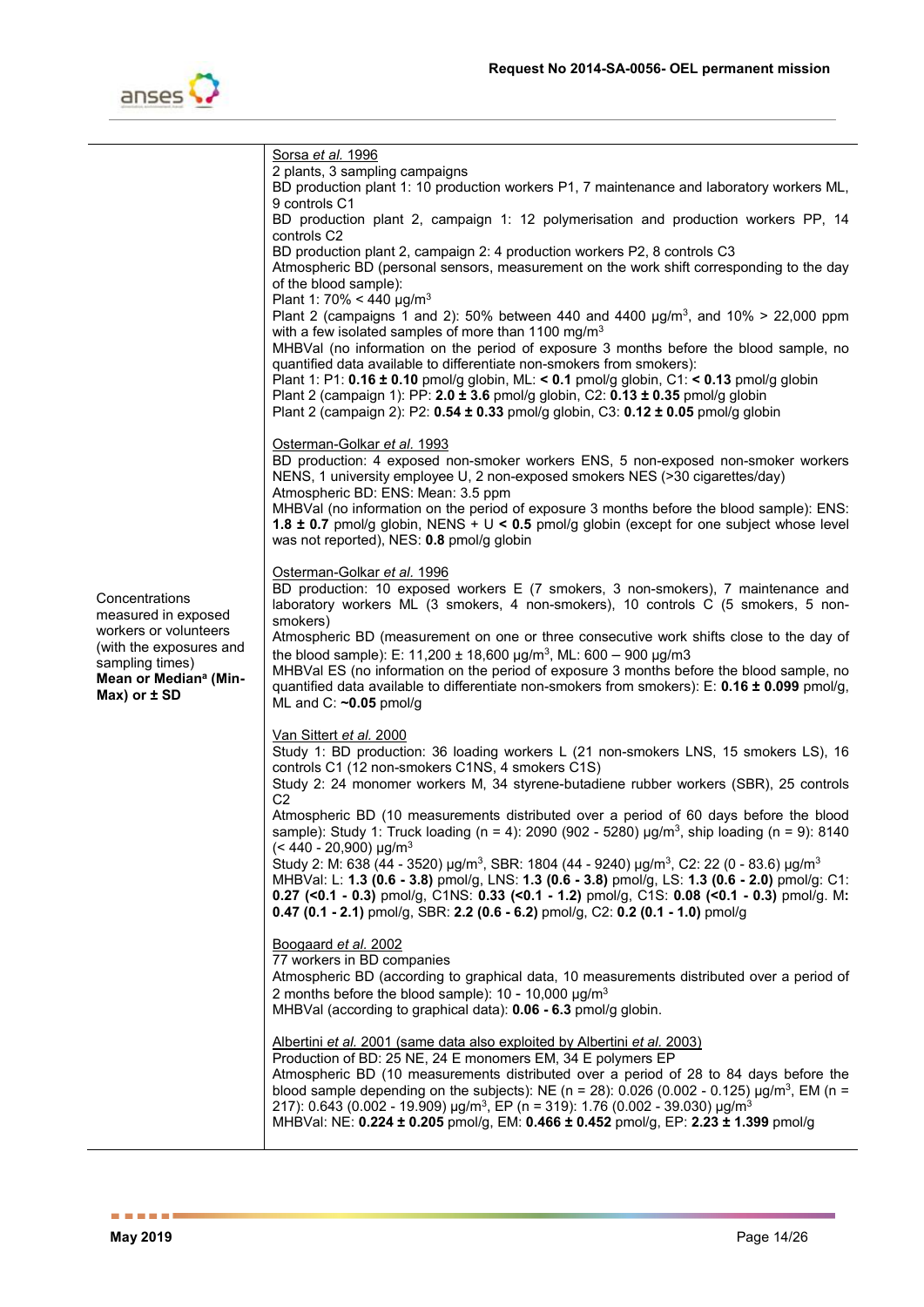

| Conversion factor (with<br>molecular weight)       | MW: NR<br>1 $\mu$ g.L <sup>-1</sup> = NR<br>1 $\mu$ mol.L <sup>-1</sup> = NR |                                                                                                                                                        |
|----------------------------------------------------|------------------------------------------------------------------------------|--------------------------------------------------------------------------------------------------------------------------------------------------------|
| Concentrations in the<br>general population        | <b>NR</b>                                                                    |                                                                                                                                                        |
| Recommended limit<br>values for exposed<br>workers | USA - ACGIH (BEI)                                                            | 2.5 pmol/g of haemoglobin ES after 4<br>months of exposure (eq. 2 ppm or 4.4<br>$mg/m^3 BD$ (2006)                                                     |
|                                                    | Germany - DFG (BAT)                                                          | Calculation of 2.1<br>of<br>pmol/g<br>haemoglobin ES (eq. 1 ppm or 2.2<br>$mg/m3$ BD after 18 weeks of exposure)<br>but not selected officially (2005) |
|                                                    | Quebec - IRSST (BIE)                                                         | <b>NR</b>                                                                                                                                              |
|                                                    | Finland - FIOH (BAL)                                                         | <b>NR</b>                                                                                                                                              |
|                                                    | Other value(s) (Swiss, etc.)                                                 | <b>NR</b>                                                                                                                                              |
|                                                    | Germany - DFG (BAT)                                                          | <b>NR</b>                                                                                                                                              |
|                                                    | Quebec - IRSST (BIE)                                                         | NR.                                                                                                                                                    |
|                                                    | Finland - FIOH (BAL)                                                         | <b>NR</b>                                                                                                                                              |
|                                                    | Other value(s) (Swiss, etc.)                                                 | <b>NR</b>                                                                                                                                              |

| <b>Name</b>                                                                                         | Blood THBVal (N-(2,3,4-trihydroxybutyl)valine)                                                                                                                                                                                                                                                                                                                                                                                                                                                                                                                                                                                                                                                                                                                                                                                                                                  |
|-----------------------------------------------------------------------------------------------------|---------------------------------------------------------------------------------------------------------------------------------------------------------------------------------------------------------------------------------------------------------------------------------------------------------------------------------------------------------------------------------------------------------------------------------------------------------------------------------------------------------------------------------------------------------------------------------------------------------------------------------------------------------------------------------------------------------------------------------------------------------------------------------------------------------------------------------------------------------------------------------|
| Other substances giving<br>rise to this biomarker of<br>exposure                                    | None                                                                                                                                                                                                                                                                                                                                                                                                                                                                                                                                                                                                                                                                                                                                                                                                                                                                            |
| Concentrations<br>measured in exposed<br>workers or volunteers                                      | Perez <i>et al.</i> 1997<br>Petrochemical plant: 2 workers E, 2 controls NE<br>Atmospheric BD (estimated): E: $\sim$ 2200 µg/m <sup>3</sup><br>THBVal (no information on the period of exposure 3 months before the blood sample): E:<br>10.15 pmol/g and 14.2 pmol/g, NE: 1.85 pmol/g and 3.32 pmol/g<br>Albertini et al. 2001 (same data also exploited by Albertini et al. 2003)<br>Production of BD: 25 NE, 24 E monomers EM, 34 E polymers EP<br>Atmospheric BD (10 measurements distributed over a period of 28 to 84 days before the<br>blood sample depending on the subjects): NE (n = 28): 0.026 (0.002 - 0.125) $\mu g/m^3$ , EM (n =<br>217): 0.643 (0.002 - 19.909) $\mu$ g/m <sup>3</sup> , EP (n = 319): 1.76 (0.002 - 39.030) $\mu$ g/m <sup>3</sup><br>THBVal: NE: 94.8 ± 38.7 pmol/g, EM: 178.7 ± 101.3 pmol/g, EP: 717.3 ± 425.7 pmol/g<br>Hayes et al. 2000 |
| (with the exposures and<br>sampling times)<br>Mean or Median <sup>a</sup> (Min-<br>$Max)$ or $±$ SD | BD production: 39 exposed subjects E, 14 non-exposed subjects NE<br>Atmospheric BD (measurement on the work shift corresponding to the day of the blood<br>sample): E: 4400 <sup>a</sup> (IQ 45320) µg/m <sup>3</sup> , NE: 0 µg/m <sup>3</sup><br>THBVal (no information on the period of exposure 3 months before the blood sample): E:<br>74.0 <sup>a</sup> (interquartile range 30.9) pmol/g (n = 33), NE (n = 25): 37.6 (interquartile range 9.2)<br>pmol/q                                                                                                                                                                                                                                                                                                                                                                                                                |
|                                                                                                     | Swenberg et al. 2000<br>BD Production, China: polymerisation workers P ( $n = 24$ ), workers BD ( $n = 7$ ), maintenance<br>workers M (n= 7), non-exposed US workers NE (7 NS and 4 S), controls C (n = 25)<br>Atmospheric BD: P: 2200 µg/m <sup>3</sup> , BD: 7700 µg/m <sup>3</sup> , M: 2420 µg/m <sup>3</sup> , C: 0 µg/m <sup>3</sup><br>THBVal (no information on the period of exposure 3 months before the blood sample): P: 71<br>$\pm$ 24 pmol/g, BD: 140 $\pm$ 94 pmol/g, M: 78 $\pm$ 48 pmol/g, C: 39 $\pm$ 13 pmol/g, NENS: 36 $\pm$ 23<br>pmol/g, NES: $40 \pm 9$ pmol/g                                                                                                                                                                                                                                                                                          |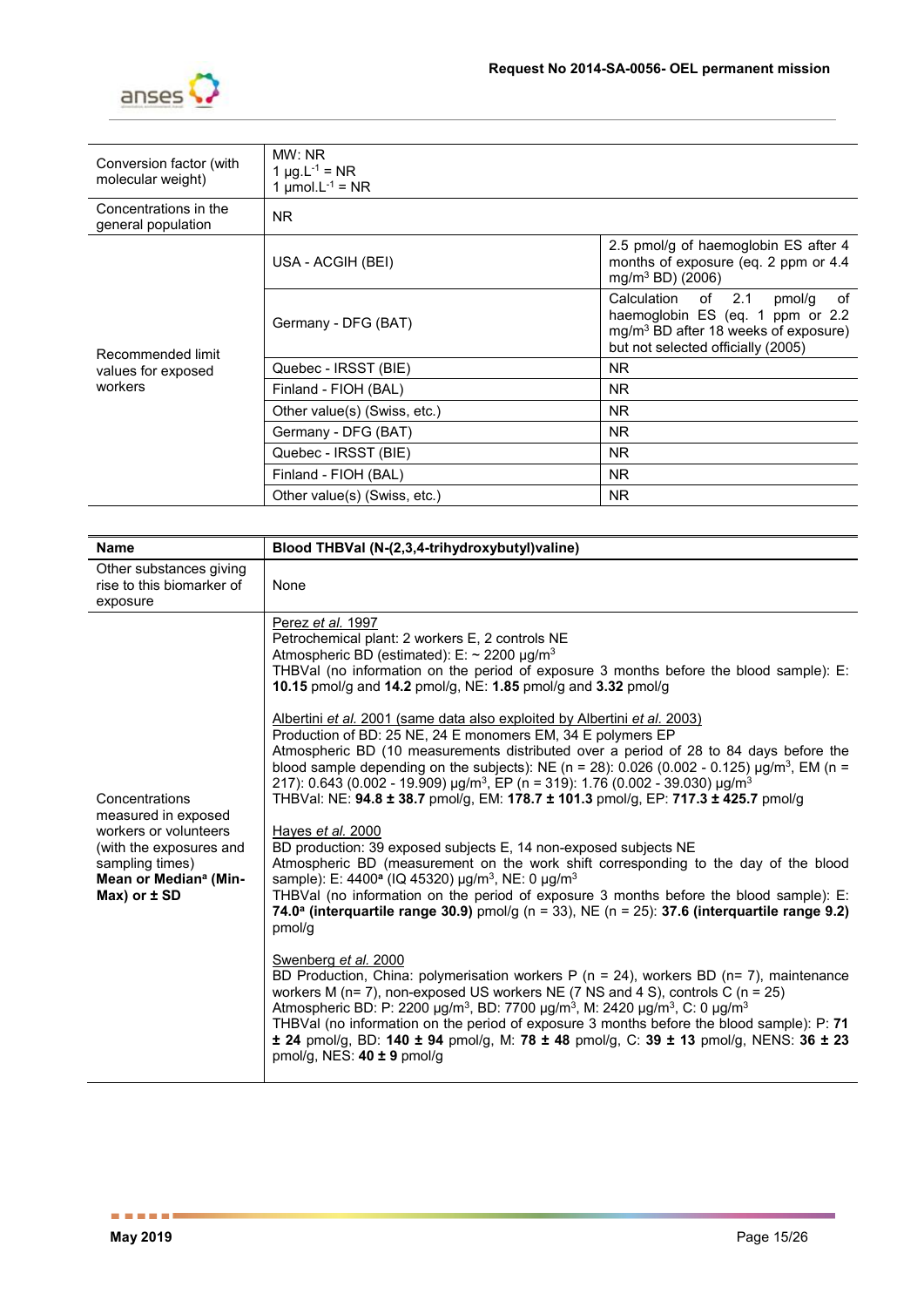

| Concentrations<br>measuredin exposed<br>workers or volunteers<br>(with the exposures and<br>sampling times)<br>Mean or Median <sup>a</sup> (Min-<br>$Max)$ or $\pm$ SD | Begemann et al. 2001<br>BD production: 10 monomer workers M, 10 polymer workers P, 10 copolymer workers CoP,<br>10 controls C, 14 workers exposed to diesel D<br>Atmospheric BD (measurement on the work shift corresponding to the day of the blood<br>sample): 31 (4 - 201) $\mu$ g/m <sup>3</sup> in the BD plant<br>THBVal (no information on the period of exposure 3 months before the blood sample): M:<br>44.8 <sup>a</sup> (30.3 - 61.4) pmol/g, P: 41 <sup>a</sup> (22.1 - 48.2) pmol/g, CoP: 33 <sup>a</sup> (25 - 43.9) pmol/g, C: 34.7 <sup>a</sup><br>$(22.7 - 44.9)$ pmol/g, D: $43.5^{\circ}$ (22.7 - 57) pmol/g<br>Vacek <i>et al.</i> 2010<br>Polymerisation unit, 25 control men CM (administrative) and 30 exposed men EM, and 26<br>control women CW and 23 exposed women EW<br>Atmospheric BD (10 measurements distributed over a period of 120 days before the blood<br>sample): CM: 0.007 ± 0.012 mg/m <sup>3</sup> , EM: 0.808 ± 1.663 mg/m <sup>3</sup> , CW: 0.008 ± 0.015 mg/m <sup>3</sup> ,<br>EW: 0.397 $\pm$ 1.094 mg/m <sup>3</sup><br>THBVal: CM-smokers: 501.9 ± 436.6 pmol/g, CM-non-smokers: 179.1 ± 40.4 pmol/g, EM-<br>smokers: ± 931.3 448.3 pmol/g, EM-non-smokers: 909.6 ± 353.9 pmol/g<br>CW-smokers: 189.2 ± 48.5 pmol/g, CW-non-smokers: 180.2 ± 93.3 pmol/g, EW-smokers:<br>294.8 ± 249.6 pmol/g, EW-non-smokers: 199.6 ± 85.8 pmol/g |           |  |
|------------------------------------------------------------------------------------------------------------------------------------------------------------------------|-------------------------------------------------------------------------------------------------------------------------------------------------------------------------------------------------------------------------------------------------------------------------------------------------------------------------------------------------------------------------------------------------------------------------------------------------------------------------------------------------------------------------------------------------------------------------------------------------------------------------------------------------------------------------------------------------------------------------------------------------------------------------------------------------------------------------------------------------------------------------------------------------------------------------------------------------------------------------------------------------------------------------------------------------------------------------------------------------------------------------------------------------------------------------------------------------------------------------------------------------------------------------------------------------------------------------------------------------------------------------------------|-----------|--|
| Conversion factor (with<br>molecular weight)                                                                                                                           | MW: NR<br>1 $\mu$ g.L <sup>-1</sup> = NR<br>1 $\mu$ mol.L <sup>-1</sup> = NR                                                                                                                                                                                                                                                                                                                                                                                                                                                                                                                                                                                                                                                                                                                                                                                                                                                                                                                                                                                                                                                                                                                                                                                                                                                                                                        |           |  |
| Concentrations in the<br>general population                                                                                                                            | N <sub>R</sub>                                                                                                                                                                                                                                                                                                                                                                                                                                                                                                                                                                                                                                                                                                                                                                                                                                                                                                                                                                                                                                                                                                                                                                                                                                                                                                                                                                      |           |  |
|                                                                                                                                                                        | Germany - DFG (BAT)                                                                                                                                                                                                                                                                                                                                                                                                                                                                                                                                                                                                                                                                                                                                                                                                                                                                                                                                                                                                                                                                                                                                                                                                                                                                                                                                                                 | <b>NR</b> |  |
| Recommended limit<br>values for exposed                                                                                                                                | Quebec - IRSST (BIE)                                                                                                                                                                                                                                                                                                                                                                                                                                                                                                                                                                                                                                                                                                                                                                                                                                                                                                                                                                                                                                                                                                                                                                                                                                                                                                                                                                | NR.       |  |
| workers                                                                                                                                                                | Finland - FIOH (BAL)                                                                                                                                                                                                                                                                                                                                                                                                                                                                                                                                                                                                                                                                                                                                                                                                                                                                                                                                                                                                                                                                                                                                                                                                                                                                                                                                                                | <b>NR</b> |  |
|                                                                                                                                                                        | Other value(s) (Swiss, etc.)                                                                                                                                                                                                                                                                                                                                                                                                                                                                                                                                                                                                                                                                                                                                                                                                                                                                                                                                                                                                                                                                                                                                                                                                                                                                                                                                                        | <b>NR</b> |  |

#### Study of the relationship between concentrations of biomarkers of exposure and health effects

According to the analysis of the existing scientific literature, no study reporting correlation was identified between the biological concentrations of the selected BMEs and the health effects.

#### Study of the relationship between concentrations of biomarkers and atmospheric concentration

Many studies report correlations between the selected BMEs (MHBMA, DHBMA, THBMA, MHBVal and THBVal) and the atmospheric concentration of 1,3-butadiene. Concentrations of each BME were calculated for each available correlation equation and for three atmospheric concentrations of 1,3-butadiene (0.08 mg.m<sup>-3</sup>, 0.008 mg.m<sup>-3</sup> and 0.0008 mg.m<sup>-3</sup>) associated respectively with the three levels of additional risk of leukaemia deaths,  $10^{-4}$ ,  $10^{-5}$  and  $10^{-6}$ . The field studies selected and the calculations of BME concentrations performed are described in the table below (Table 1).

| Table 1: Summary of BMEs concentrations, calculated from data enabling the biological |  |  |  |
|---------------------------------------------------------------------------------------|--|--|--|
| concentrations to be linked with the atmospheric concentrations                       |  |  |  |

| <b>IBE</b>   | Equations linking the exposure to BME concentrations (ES)                                                                                | Level                               | <b>BME</b><br>concentrations                                                             |
|--------------|------------------------------------------------------------------------------------------------------------------------------------------|-------------------------------------|------------------------------------------------------------------------------------------|
| <b>MHBMA</b> | log MHBMA (µg/L) = 1,591(0,202)* + 0,655(0,142)* X log (BD +<br>$r^2 = 0.542$ , p < 0.001 (Van Sittert et al.<br>$0,007)$ (ppm)<br>2000) | $10^{-4}$<br>$10^{-5}$<br>$10^{-6}$ | 5 $\mu$ g. L <sup>-1</sup><br>2 $\mu$ g. L <sup>-1</sup><br>1,6 $\mu$ g. L <sup>-1</sup> |
|              | Log MHBMA ( $\mu$ g/L) = 0,631 X log BD (mg/m3) + 1,61                                                                                   | $10^{-4}$                           | $8,3 \mu g.L^{-1}$                                                                       |
|              | $r^2 = 0.3582$ , p < 0.005 <i>(Kotapati et al. 2015)</i>                                                                                 | $10^{-5}$                           | $1,9 \mu g.L^{-1}$                                                                       |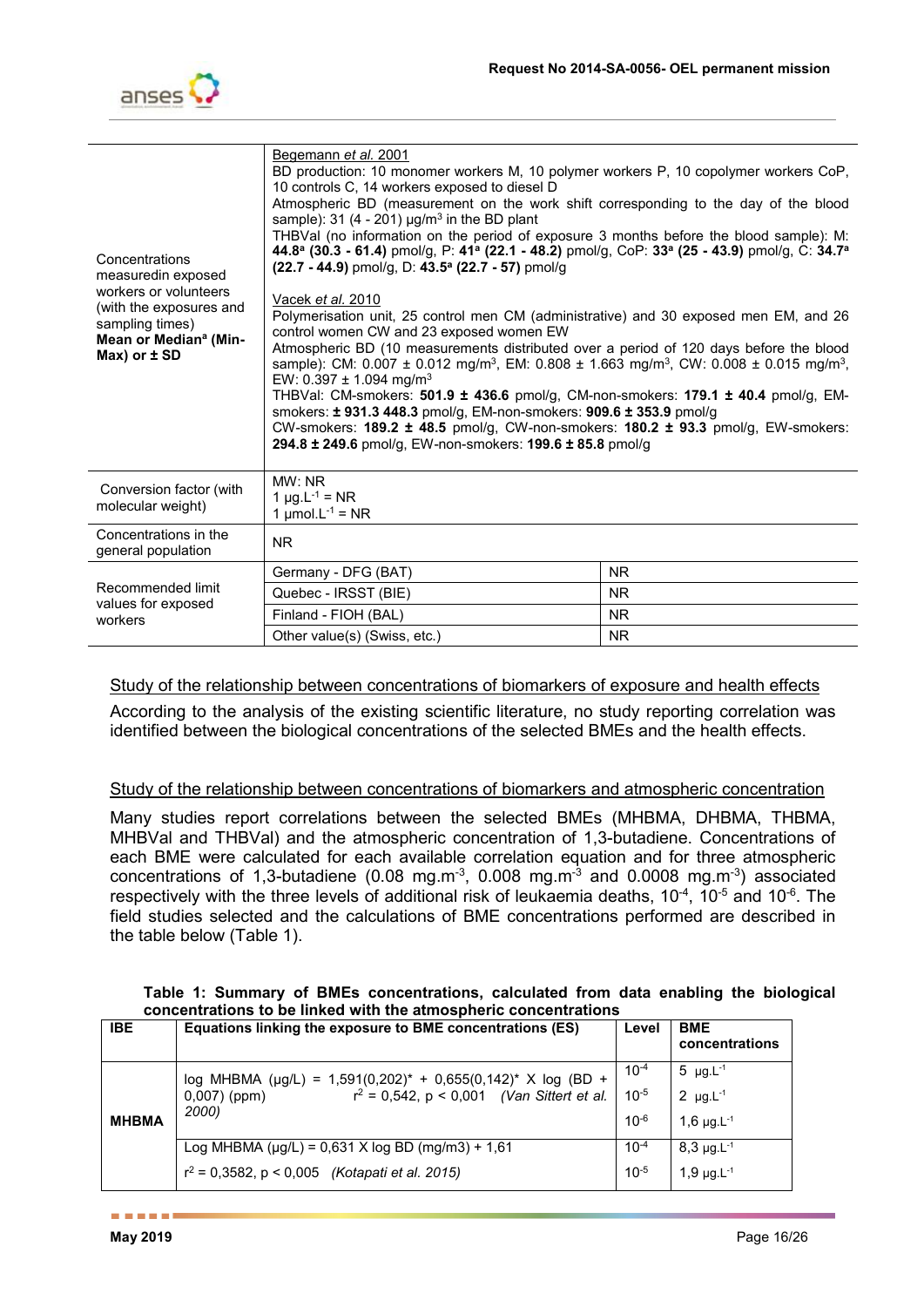

|               |                                                                                               | $10^{-6}$              | $0,5 \mu g.L^{-1}$                  |
|---------------|-----------------------------------------------------------------------------------------------|------------------------|-------------------------------------|
|               | Log MHBMA (µg/L) = 0,3784 X log BD (mg/m <sup>3</sup> ) + 1,0814 <sup>**</sup>                | $10^{-4}$              | $4,6 \mu g.L^{-1}$                  |
|               | $r^2 = 0.2154$                                                                                | $10^{-5}$              | $1,9 \mu g.L^{-1}$                  |
|               | (Albertini et al. 2003)                                                                       | $10^{-6}$              | $0,8 \mu g.L^{-1}$                  |
|               | log DHBMA (µg/L) = 3,344(0,180)* + 0,371(0,126)* X log                                        | $10^{-4}$              | 687 µg.L-1                          |
|               | (BD+0,007) (ppm)                                                                              | $10^{-5}$              | 409 µg. $L^{-1}$                    |
|               | $r^2 = 0,325, p < 0,01$ (Van Sittert et al. 2000)                                             | $10^{-6}$              | $357 \mu g.L^{-1}$                  |
|               | DHBMA ( $\mu$ g/g créat) = (776 ± 179) X BD (ppm) + 474 (equation                             | $10^{-4}$              | $502 \mu g.g^{-1}$ créat.           |
|               | established by the DFG with data provided by the author)<br>(Ammenheuser 2001)                | $10^{-5}$              | 477 µg.g <sup>-1</sup> créat.       |
| <b>DHBMA</b>  |                                                                                               | $10^{-6}$              | 474 $\mu$ g.g <sup>-1</sup> créat.  |
|               | Log DHBMA (ng/mL) = $0,1563$ X log BD(mg/m3) + 3,146                                          | $10^{-4}$              | 943 µg. $L^{-1}$                    |
|               | $r^2$ = 0,0762, p < 0,005 (Kotapati et al. 2015)                                              | $10^{-5}$              | $658 \mu g.L^{-1}$                  |
|               |                                                                                               | $10^{-6}$              | 459 µg.L-1                          |
|               | Log DHBMA ( $\mu$ g/L) = 0,2232 X log BD(mg/m3) + 3,1704 <sup>**</sup>                        |                        | $842 \mu g L^{-1}$                  |
|               | r2 = 0,3184 (Albertini 2003)                                                                  | $10^{-5}$              | $504 \mu g.L^{-1}$                  |
|               |                                                                                               | $10^{-6}$              | $301 \mu g L^{-1}$                  |
|               | Log THBMA ( $\mu$ g/L) = 0,1814 x log BD (mg/m3) + 1,903                                      | $10^{-4}$              | 36,1 µg.g <sup>-1</sup> créat.      |
| THBMA         | $r^2 = 0,19$ , p < 0,005 (Kotapati et al. 2015)                                               | $10^{-5}$              | $23,8 \mu g.g^{-1}$ créat.          |
|               |                                                                                               | $10^{-6}$              | 15,7 $\mu$ g.g <sup>-1</sup> créat. |
|               | Log MHBVal (pmol/g) = 0,219 (0,068)* + 0,566 (0,064)* X log (BD +                             | $10^{-4}$              | $0,31$ pmol.g <sup>-1</sup>         |
|               | $0,016)$ (ppm)<br>$r^2$ = 0,495, p < 0,0001 (Van Sittert et al. 2000)                         | $10^{-5}$<br>$10^{-6}$ | $0,18$ pmol.g <sup>-1</sup>         |
|               |                                                                                               |                        | $0,16$ pmol.g <sup>-1</sup>         |
|               | Log MHBVal (pmol/g) = $0.527$ (0.058)* x log BD (mg/m3) + 0.054                               | $10^{-4}$              | $0,30$ pmol.g <sup>-1</sup>         |
| <b>MHBVal</b> | $(0,043^*)$                                                                                   | $10^{-5}$              | $0,09$ pmol.g <sup>-1</sup>         |
|               | $r^2$ = 0,505, p < 0,0001 (Boogaard et al. 2002)                                              | $10^{-6}$              | $0,03$ pmol.g <sup>-1</sup>         |
|               | Ln MHBVal (pmol/g) = $0,098 + 0,491$ x ln BD (mg.m <sup>-3</sup> )                            | $10^{-4}$              | $0,32$ pmol.g <sup>-1</sup>         |
|               | coefficient:<br>$(r^2)$<br>0,491)<br>0,700<br>Pearson's<br>correlation<br>$=$                 | $10^{-5}$              | $0,10$ pmol.g <sup>-1</sup>         |
|               | (Albertini et al. 2003)                                                                       | $10^{-6}$              | $0,03$ pmol.g <sup>-1</sup>         |
| <b>THBVal</b> | Ln THBVal (pmol/g) = $6,01 + 0,395$ x ln BD (mg/m3)                                           | $10^{-4}$              | $150,2$ pmol.g <sup>-1</sup>        |
|               | $(r^2)$<br>Pearson's<br>correlation<br>coefficient:<br>0,718<br>0,515)<br>$\equiv$            | $10^{-5}$              | $60,5$ pmol.g <sup>-1</sup>         |
|               | (Albertini et al. 2003)                                                                       | $10^{-6}$              | $24,4$ pmol.g <sup>-1</sup>         |
|               | Ln THBVal (pmol/g) = 6,3999 + 0,2289 x ln BD (mg/m3) <sup>**</sup> r <sup>2</sup> =<br>0,3795 | $10^{-4}$              | 337,6 pmol.g <sup>-1</sup>          |
|               | (Vacek et al. 2010)                                                                           | $10^{-5}$              | 199,3 pmol.g $^{-1}$                |
|               |                                                                                               | $10^{-6}$              | 117,6 pmol.g $^{-1}$                |

*\* Standard error of the regression coefficients* 

*\*\* Estimated from graphical data*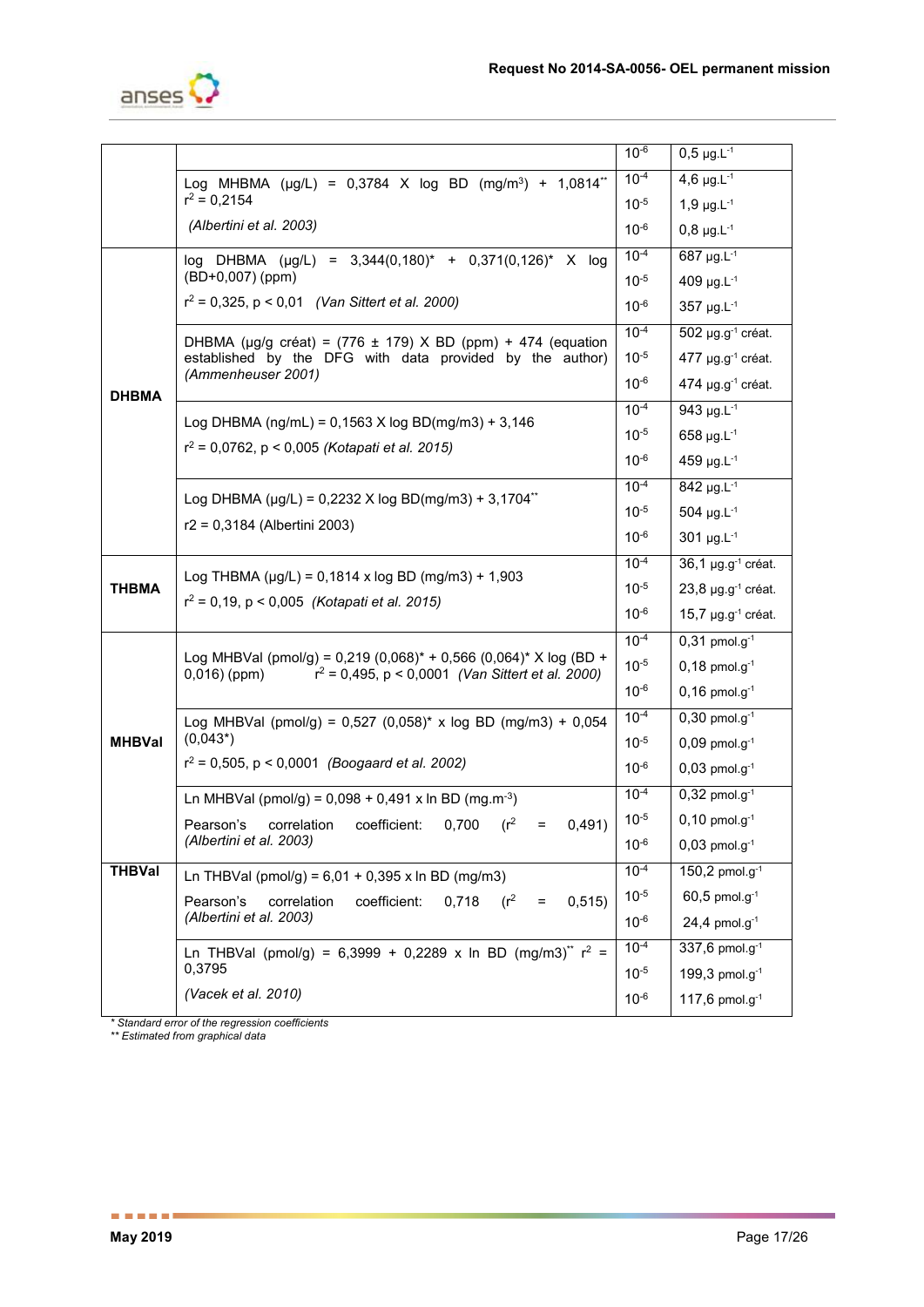

### Establishment of BLVs and choice of biological reference values

The Committee considered that the carcinogenicity of 1,3-butadiene operates in humans according to a non-threshold mechanism of action. It was not possible to use the field studies to establish a dose-response relationship between the concentrations of the different BMEs selected (MHBMA, DHBMA, THBMA, MHBVal and THBVal) and leukaemia.

Using the correlation equations linking the BME concentrations to atmospheric exposure, it is possible to calculate BME concentrations corresponding to the three atmospheric concentrations of 1,3-butadiene (0.08 mg.m<sup>-3</sup>, 0.008 mg.m<sup>-3</sup> and 0.0008 mg.m<sup>-3</sup>) associated respectively with the three levels of additional risk of leukaemia deaths, 10 $4$ , 10 $5$  and 10 $5$ . By averaging for each BME the values obtained from the available correlation equations, it would then be possible to calculate the theoretical BLVs. However, these values would be extrapolated for very low atmospheric concentrations (especially for the risk levels  $10^{-5}$  and  $10^{-6}$ ) compared to the atmospheric concentrations used to establish the equations, which introduces too much uncertainty to be reliable. In addition, some of these theoretical BLVs are found very close to or even below the values found in non-exposed subjects. For this reason, for the five BMEs selected, the Committee considered that no BLV could be proposed.

Thus, since it is not possible to recommend a biological limit value, a biological reference value may therefore be proposed.

#### Proposed biological reference values

With regard to the biological reference values, the only BME for which the data are sufficient to determine a BRV are urinary mercapturic acids, **DHBMA and 3-MHBMA**. Regarding THBMA, no approach has been undertaken to determine a BRV due to the lack of data (very few studies available).

For the MHBVal adduct, certain field studies have measured the concentration in non-exposed subjects, but as the number of subjects was very low and, the concentrations close to the limits of detection (with unacceptably large standard deviations), it was not possible to recommend a BRV based on these values. Similarly, for the THBVal adduct, disparate data with small numbers of subjects (and an analytical method poorly suited to routine use) did not make it possible to recommend a BRV for this BME.

For MHBMA, studies usually measure this BME without distinguishing between the isomers, although a few more recent studies have measured them separately. Among these studies, the very recent data reported by the CDC<sup>4</sup> (CDC, 2019a and 2019b) are very comprehensive, since they concern the three isomers of MHBMA, with or without adjustment for creatinine, with or without distinction as to smoking status, for a large number of subjects, and the 95<sup>th</sup> percentile values are provided by the authors.

These data confirm that 3-MHBMA is the foremost isomer in terms of quantity, systematically detected in both smokers and non-smokers, and that this BME could be retained to propose a BRV. The adequate interpretation requires the use of quantification by a specific analysis technique, based on LC-MS-MS<sup>5</sup> (Alwis et al., 2012). The risk of misinterpretation of the results if the analysis technique is not specific (possible interference with the urinary matrix) is important. This BME is significantly influenced by tobacco (see Table 6, section 4.3), which requires dissociation of reference values as a function of smoking status. Jain (2015) performed a statistical analysis of the differences between smokers and non-smokers for this IBE. However, this analysis was based on an earlier version of the NHANES values that were

-

<sup>4</sup> Centers for Disease Control and Prevention

<sup>5</sup> Liquid chromatography tandem-mass spectrometry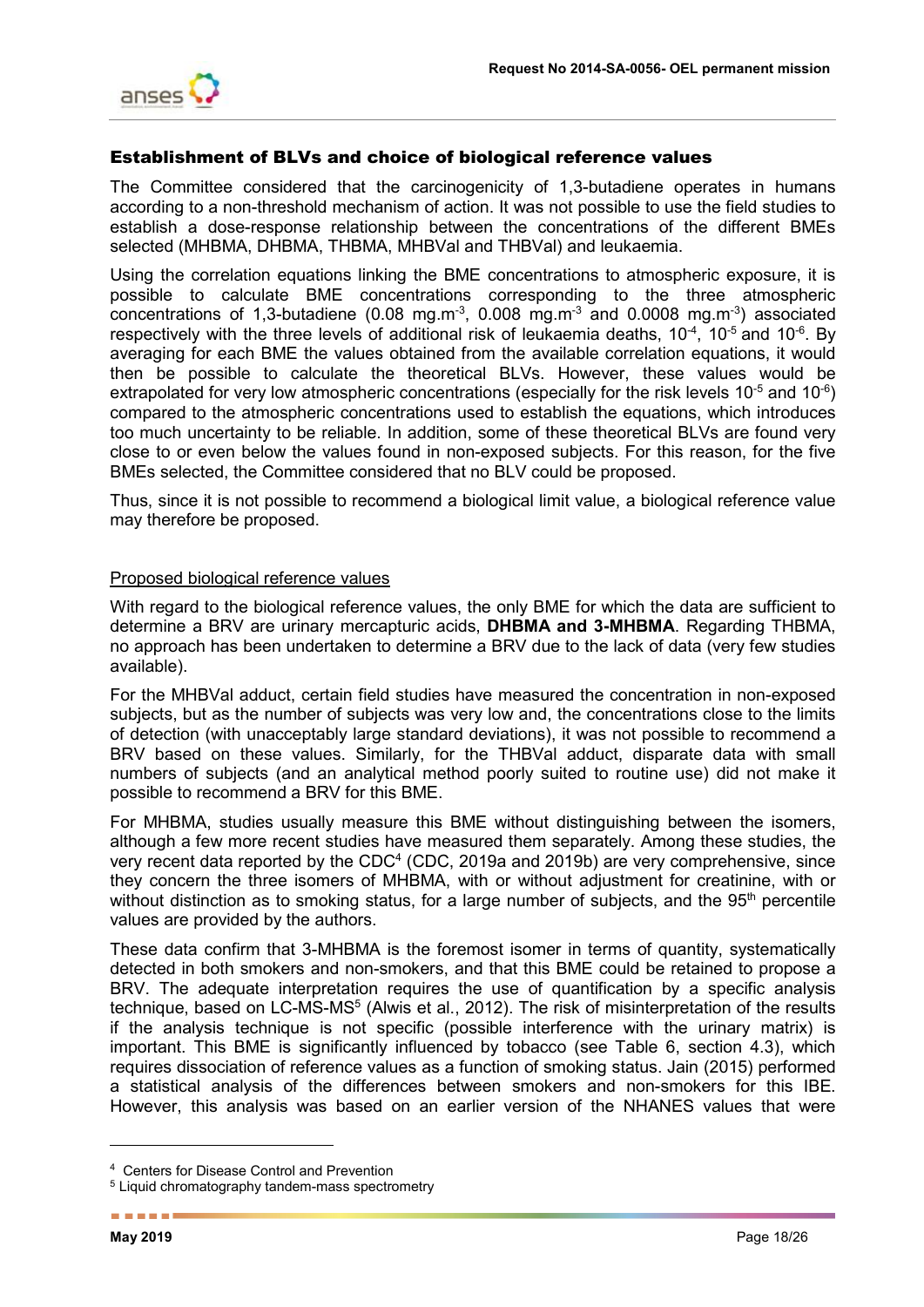

subsequently modified so this statistical analysis can no longer be used for this comparison. On the NHANES values (2013-2014 campaign) reported by the CDC in 2019, smokers have higher levels than non-smokers both for women and men. The use of the 95th percentile of the NHANES data (CDC, 2019b) makes it possible to recommend BRVs for 3-MHBMA according to smoking status.

The recommended BRVs for 3-MHBMA are:

- for non-smokers: 20.9 µg/L rounded to à **20** µg.L-1 or 16.5 µg.g-1 creatinine rounded to **15** µg.g-1 creatinine

- **for smokers**: 119 µg/L rounded to **120 µg/L** or 110 µg.g-1 creatinine

Concerning DHBMA, urinary concentrations are significantly higher than those of MHBMA isomers, with high variability measured in the general population according to studies. These concentrations in the general population are close to those measured in workers occupationally exposed to 1,3-butadiene, indicating a significant background level in controls. Some studies also suggest possible endogenous sources of DHBMA (carbohydrate catabolism generating 3 butene-1,2-diol) (Fustinoni et al., 2002). In addition, urinary levels of DHBMA are significantly influenced by the smoking status of subjects (Boyle et al., 2016). Numerous studies report the measurement of the DHBMA concentration in the general population. Among these data, the NHANES study (CDC, 2019b) giving values for the  $95<sup>th</sup>$  percentile as according to smoking status with the largest number of subjects was retained for the recommendation of BRVs. The BRVs recommended for DHBMA concentrations are:

- for non-smokers: 753 µg. L<sup>-1</sup> rounded to 750 µg. L<sup>-1</sup> or 565 µg.g<sup>-1</sup> creatinine rounded to 550  $\mu$ g.g<sup>-1</sup> of creatinine)

- for smokers: 1130 ug. L<sup>-1</sup> rounded to 1100 ug. L<sup>-1</sup> or 768 ug/g<sup>-1</sup> creatinine rounded to 750  $\mu$ g/g<sup>-1</sup> creatinine).

# Conclusions of the collective expert appraisal

The biological values proposed for monitoring occupational exposure to 1,3-butadiene are:

## **Urinary DHBMA:**

| BLV based on a health effect                                                                                                                                                           | None                                                                                  |
|----------------------------------------------------------------------------------------------------------------------------------------------------------------------------------------|---------------------------------------------------------------------------------------|
| BLV based on the 3 atmospheric concentrations in<br>BD $(0.08mg.m^{-3}, 0.008mg.m^{-3}, 0.0008mg.m^{-3})$<br>associated respectively with the 3 additional risks<br>of leucemia deaths | None                                                                                  |
| Biological reference value (BRV)                                                                                                                                                       | Non-smokers: 750 $\mu$ g. L <sup>-1</sup>                                             |
|                                                                                                                                                                                        | 550 $\mu$ g.g <sup>-1</sup> creatinine                                                |
|                                                                                                                                                                                        | $\mu$ g.L <sup>-1</sup><br>Smokers:<br>1100<br>750 $\mu$ g/g <sup>-1</sup> creatinine |

#### **Urinary 3-MHBMA:**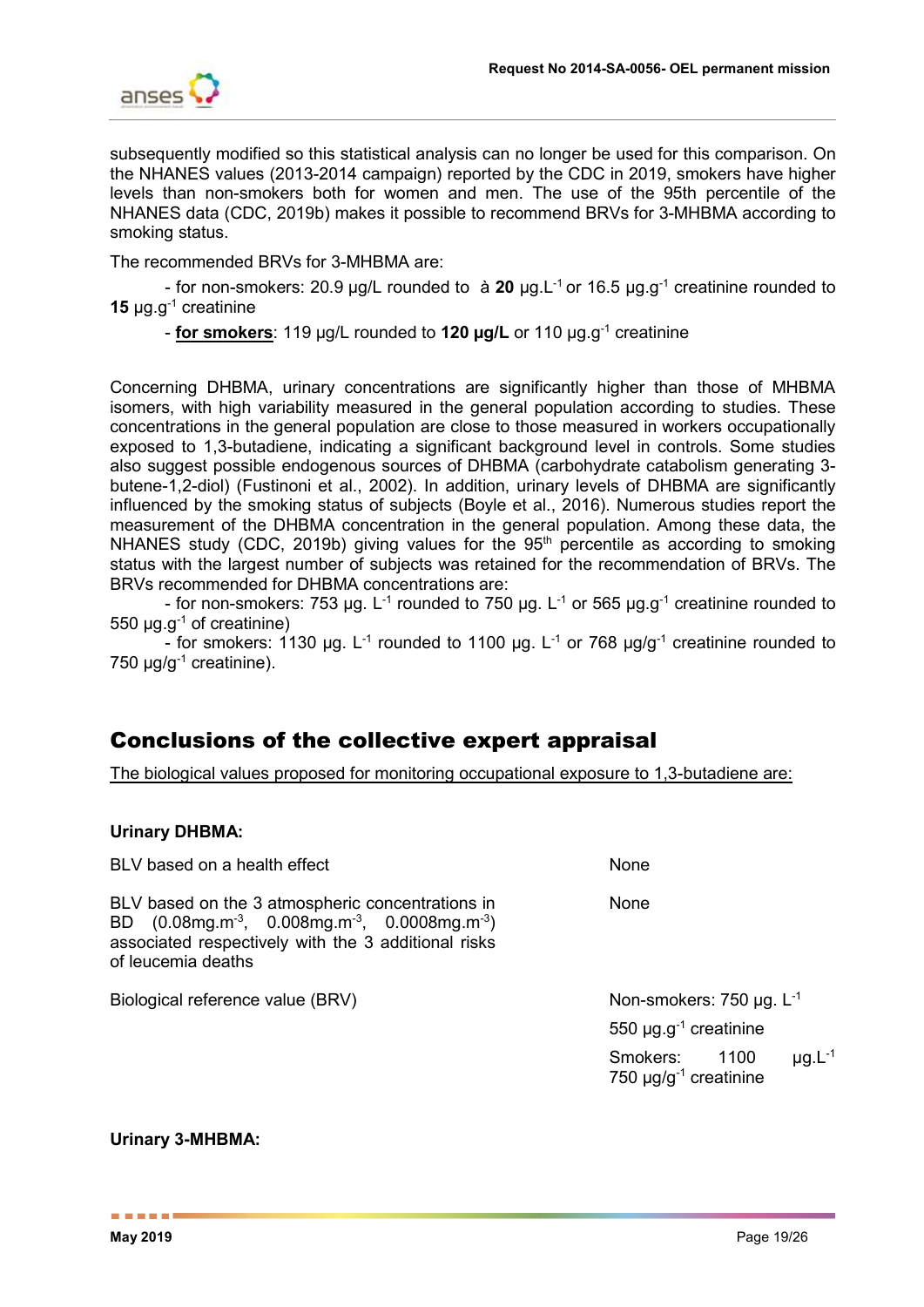

| BLV based on a health effect                                                                                                                                                                                       | None                                                                                 |
|--------------------------------------------------------------------------------------------------------------------------------------------------------------------------------------------------------------------|--------------------------------------------------------------------------------------|
| BLV based on the 3 atmospheric concentrations<br>in BD (0.08mg.m <sup>-3</sup> , 0.008mg.m <sup>-3</sup> , 0.0008mg.m <sup>-3</sup> )<br>associated respectively with the 3 additional<br>risks of leucemia deaths | None                                                                                 |
| Biological reference value (BRV)                                                                                                                                                                                   | Non-smokers: 20 $\mu$ g. L <sup>-1</sup> or<br>15 $\mu$ g.g <sup>-1</sup> creatinine |
|                                                                                                                                                                                                                    | Smokers: $120 \mu g.L^{-1}$ or                                                       |
|                                                                                                                                                                                                                    | 110 $\mu$ g.g <sup>-1</sup> creatinine                                               |

These BRV can not be considered to offer protection from the onset of health effects but do allow a comparison with the concentrations of biomarkers assayed in exposed workers.

## Sampling methods and factors that may affect the interpretation of results

For DHBMA and 3-MHBMA, urine samples should be taken at the end of the shift at the end of the week.

Exposure to chloroprene, a chlorinated derivative of butadiene, has been described as leading to the formation of MHBMA and DHBMA (Eckert *et al.* 2013), but the influence of this exposure in quantitative terms on urinary DHBMA and MHBMA levels is unknown.

Competitive inhibition of the metabolism of 1,3-butadiene by styrene has been described (Laib *et al.* 1992), but the influence of this exposure in quantitative terms on urinary DHBMA and MHBMA levels is unknown.

With regard to MHBMA, the influence of polymorphism of GST (glutathione S-transferases) and EH (epoxide hydrolase) has also been described (Albertini *et al.* 2007).

## Biometrology

Analysis methods described in scientific literature for measurement of DHBMA are also included in the summary report. The objective of this section is not to recommend a measurement method, but to provide succinct information on certain characteristics of the analysis methods.

| DHBMA (3,4-dihydroxybutylmercapturic acid) |                       |                                                                                                                     |  |
|--------------------------------------------|-----------------------|---------------------------------------------------------------------------------------------------------------------|--|
|                                            | Method 1              | Method 3                                                                                                            |  |
| Method name                                | Albertini et al. 2003 | Urban et al. 2003, Fustinoni et al.<br>2004, Sapkota et al. 2006,<br>Schettgen et al. 2009, Kotapati et<br>al. 2015 |  |
| Analytical technique                       | GC-NECI-MS-MS         | LC-MS/MS                                                                                                            |  |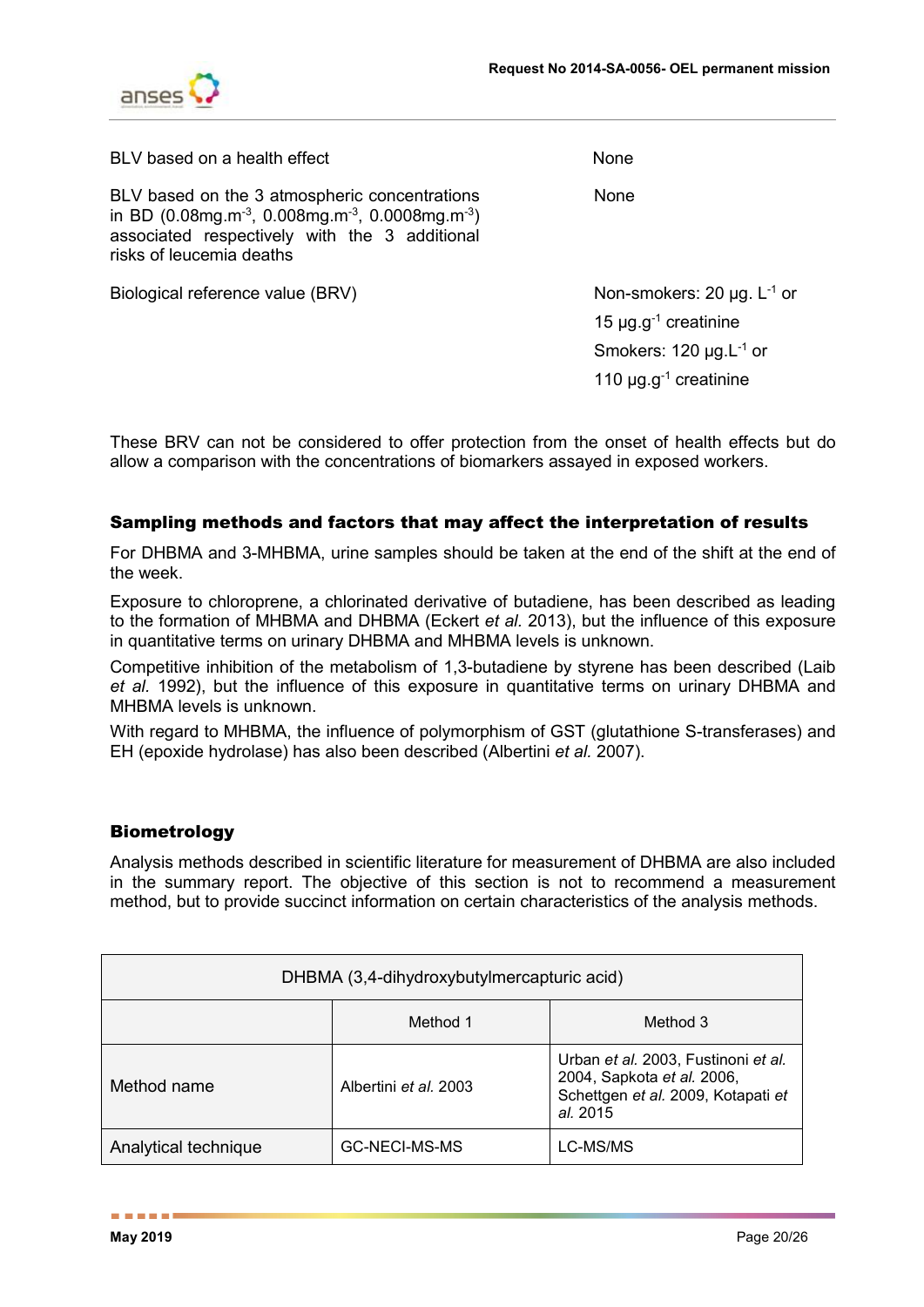

| Standardisation (ISO/AFNOR)                                 | <b>NEN-EN-ISO 14001</b>                                                                                                                                                             | <b>NR</b>                                                                                                                                                  |  |
|-------------------------------------------------------------|-------------------------------------------------------------------------------------------------------------------------------------------------------------------------------------|------------------------------------------------------------------------------------------------------------------------------------------------------------|--|
| Sensitivity                                                 | <b>NR</b>                                                                                                                                                                           | <b>NR</b>                                                                                                                                                  |  |
| Limit of detection                                          | $5 \mu g/L$                                                                                                                                                                         | 23 µg/L (Urbanet al. 2003)<br>50 µg/L (Fustinoni et al. 2004)<br>3.7 µg/L (Sapkota et al. 2006)<br>5 µg/L (Schettgen et al. 2009,<br>Kotapati et al. 2015) |  |
| Limit of quantification                                     | <b>NR</b>                                                                                                                                                                           | 76 µg/L (Urbanet al. 2003)<br>10 µg/L (Schettgen et al. 2009)<br>10 µg/L (Kotapati et al. 2015)                                                            |  |
| Linearity area                                              | $0 - 20$ mg/L                                                                                                                                                                       | 50 - 1000 μg/L (Urbanet al. 2003,<br>Sapkota et al. 2015)<br>100 - 10000 µg/L (Schettgen et al.<br>2009)                                                   |  |
| If necessary, preparation of<br>the sample and its duration | Internal standard mixed with<br>urine, liquid/liquid extraction,<br>evaporation to dryness,<br>derivatisation for 1 h at 60°C,<br>evaporation and dissolved in<br>100 µL of toluene | Internal standard mixed with<br>urine, solid phase extraction (or<br>on-line for Schettgen et al. 2009)                                                    |  |
| Analytical interference(s)                                  | <b>NR</b>                                                                                                                                                                           | <b>NR</b>                                                                                                                                                  |  |
| <b>Quality control</b><br>Reference standard                | Internal controls of<br>overloaded urine                                                                                                                                            | Internal controls of overloaded<br>urine                                                                                                                   |  |

| 3-MHBMA (N-acetyl-S-4-(hydroxy-2-buten-1-yl)-L-cysteine) | Method                                                                                                                        |  |
|----------------------------------------------------------|-------------------------------------------------------------------------------------------------------------------------------|--|
| Method name                                              | Alwis et al., 2012                                                                                                            |  |
| Analytical technique                                     | LC-NESI-MS/MS                                                                                                                 |  |
| Standardisation (ISO/AFNOR                               | NR.                                                                                                                           |  |
| Sensitivity                                              | NR.                                                                                                                           |  |
| Limit of detection                                       | $0,6 \mu g/L$                                                                                                                 |  |
| Limit of quantification                                  | <b>NR</b>                                                                                                                     |  |
| Linearity area                                           | $0,6 - 44$ µg/L                                                                                                               |  |
| If necessary, preparation of the sample and its duration | N-acetyl- <sup>2</sup> H3-S-(4-hydroxy-<br>2-buten-1-yl)-L-cysteine<br>(MHBMA3- <sup>2</sup> H3) used as<br>internal standard |  |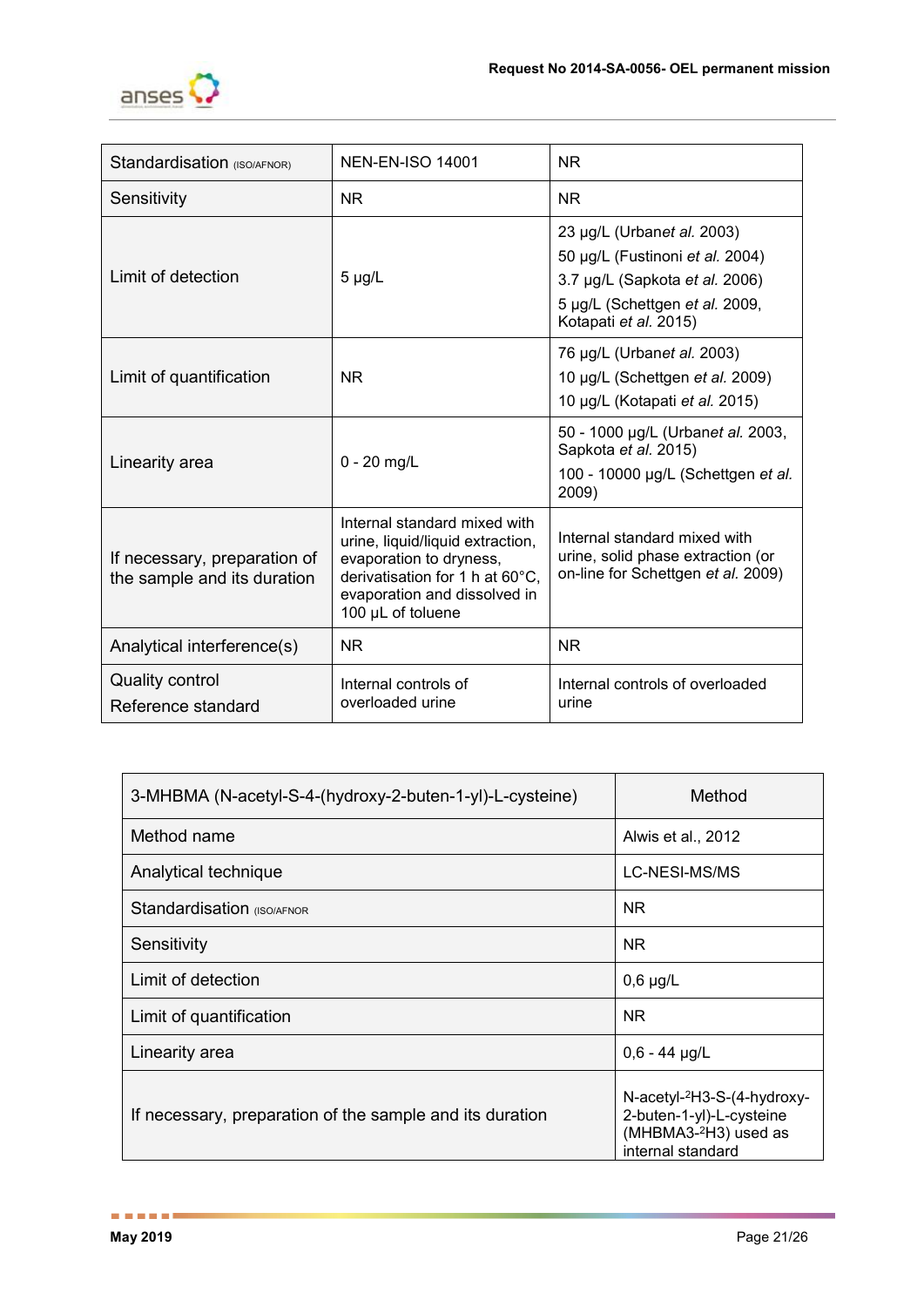

| Analytical interference(s) | <b>NR</b>                                                  |
|----------------------------|------------------------------------------------------------|
| Quality control            | controls<br>Internal<br>ΩĪ<br>overloaded urine at 2 levels |
| Reference standard         | of concentration                                           |

# **Bibliographic references**

AFSSET. (2010). Valeurs limites d'exposition en milieu professionnel. Evaluation des effets sur la santé et des méthodes de mesure des niveaux d'exposition sur le lieu de travail pour le 1,3 butadiène. (Agence nationale de sécurité sanitaire de l'alimentation, de l'environnement et du travail, France). 82p

Albertini, R. J., R. J. Sram, P. M. Vacek, J. Lynch, P. Rossner, J. A. Nicklas, J. D. McDonald, G. Boysen, N. Georgieva and J. A. Swenberg (2007). "Molecular epidemiological studies in 1,3 butadiene exposed Czech workers: female-male comparisons." Chem Biol Interact 166(1-3): 63-77.

Albertini, R. J., R. J. Sram, P. M. Vacek, J. Lynch, J. A. Nicklas, N. J. van Sittert, P. J. Boogaard, R. F. Henderson, J. A. Swenberg, A. D. Tates, J. B. Ward, Jr., M. Wright, M. M. Ammenheuser, B. Binkova, W. Blackwell, F. A. de Zwart, D. Krako, J. Krone, H. Megens, P. Musilova, G. Rajska, A. Ranasinghe, J. I. Rosenblatt, P. Rossner, J. Rubes, L. Sullivan, P. Upton and A. H. Zwinderman (2003). "Biomarkers in Czech workers exposed to 1,3-butadiene: a transitional epidemiologic study." Res Rep Health Eff Inst(116): 1-141; discussion 143-62.

Albertini, R. J., R. J. Sram, P. M. Vacek, J. Lynch, M. Wright, J. A. Nicklas, P. J. Boogaard, R. F. Henderson, J. A. Swenberg, A. D. Tates and J. B. Ward, Jr. (2001). "Biomarkers for assessing occupational exposures to 1,3-butadiene." Chem Biol Interact 135-136: 429-53.

Alwis, K. U., B. C. Blount, A. S. Britt, D. Patel, and D. L. Ashley (2012). "Simultaneous Analysis of 28 Urinary Voc Metabolites Using Ultra High Performance Liquid Chromatography Coupled with Electrospray Ionization Tandem Mass Spectrometry (Uplc-Esi/Msms)." Anal Chim Acta 750:152-60.

Ammenheuser, M. M., W. E. Bechtold, S. Z. Abdel-Rahman, J. I. Rosenblatt, D. A. Hastings-Smith and J. B. Ward, Jr. (2001). "Assessment of 1,3-butadiene exposure in polymer production workers using HPRT mutations in lymphocytes as a biomarker." Environ Health Perspect 109(12): 1249-55.

Arayasiri, M., C. Mahidol, P. [Navasumrit,](https://www.ncbi.nlm.nih.gov/pubmed/?term=Navasumrit%20P%5BAuthor%5D&cauthor=true&cauthor_uid=20627202) H. [Autrup,](https://www.ncbi.nlm.nih.gov/pubmed/?term=Autrup%20H%5BAuthor%5D&cauthor=true&cauthor_uid=20627202) M. [Ruchirawat \(2010\).](https://www.ncbi.nlm.nih.gov/pubmed/?term=Ruchirawat%20M%5BAuthor%5D&cauthor=true&cauthor_uid=20627202) "Biomonitoring of benzene and 1,3-butadiene exposure and early biological effects in traffic policemen". [Science](http://www.sciencedirect.com/science/journal/00489697)  [of The Total Environment](http://www.sciencedirect.com/science/journal/00489697) 408(20): 4855-4862

Anses. 2017. Document de référence pour l'élaboration de valeurs limites d'exposition à des agents chimiques en milieu professionnel. (Agence nationale de sécurité sanitaire pour l'alimentation, l'environnement et le travail, France). 142 p

Bechtold, W. E., M. R. Strunk, I. Y. Chang, J. B. Ward, Jr. and R. F. Henderson (1994). "Species differences in urinary butadiene metabolites: comparisons of metabolite ratios between mice, rats, and humans." Toxicol Appl Pharmacol 127(1): 44-9.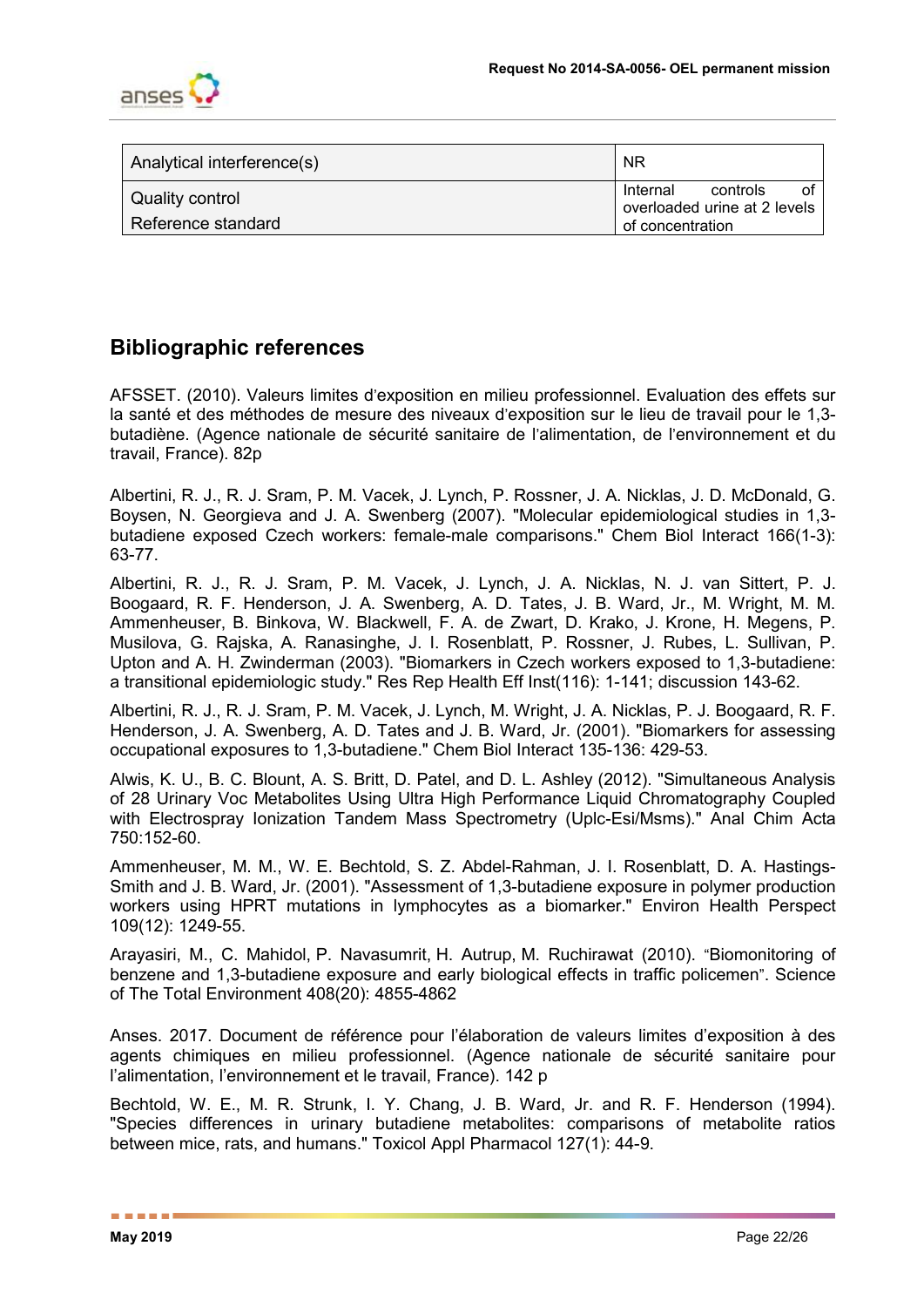

Begemann, P., P. B. Upton, A. Ranasinghe, J. A. Swenberg, L. Soleo, L. Vimercati, A. Gelormini, S. Fustinoni, I. Zwirner-Baier and H. G. Neumann (2001). "Hemoglobin adducts as biomarkers of 1,3-butadiene in occupationally low exposed Italian workers and a few dieselexposed miners." Chem Biol Interact 135-136: 675-8.

Boogaard, P. J. (2002). "Use of haemoglobin adducts in exposure monitoring and risk assessment." J Chromatogr B Analyt Technol Biomed Life Sci 778(1-2): 309-22.

[Borgie](https://www.ncbi.nlm.nih.gov/pubmed/?term=Borgie%20M%5BAuthor%5D&cauthor=true&cauthor_uid=24184043) M, A. Garat, F. Cazier, A. Delbende, D., F. [Ledoux,](https://www.ncbi.nlm.nih.gov/pubmed/?term=Ledoux%20F%5BAuthor%5D&cauthor=true&cauthor_uid=24184043) D. [Courcot,](https://www.ncbi.nlm.nih.gov/pubmed/?term=Courcot%20D%5BAuthor%5D&cauthor=true&cauthor_uid=24184043) P. Shirali, Z. Dagher (2014). "Traffic-related air pollution. A pilot exposure assessment in Beirut, Lebanon". [Chemosphere](http://www.sciencedirect.com/science/journal/00456535) 96: 122-128.

Boyle, E. B., S. M. Viet, D. J. Wright, L. S. Merrill, K. U. Alwis, B. C. Blount, M. E. Mortensen, J. Moye, Jr., and M. Dellarco (2016). "Assessment of Exposure to Vocs among Pregnant women in the National Children's Study." *Int J Environ Res Public Health* 13, no. 4 : 376.

Boysen G., [N. Georgieva,](https://www.ncbi.nlm.nih.gov/pubmed/?term=Georgieva%20NI%5BAuthor%5D&cauthor=true&cauthor_uid=22003190) N. K. Bordeerat, [R. J. Šram,](https://www.ncbi.nlm.nih.gov/pubmed/?term=%26%23x00160%3Bram%20RJ%5BAuthor%5D&cauthor=true&cauthor_uid=22003190) [P. Vacek,](https://www.ncbi.nlm.nih.gov/pubmed/?term=Vacek%20P%5BAuthor%5D&cauthor=true&cauthor_uid=22003190) [R. J. Albertini,](https://www.ncbi.nlm.nih.gov/pubmed/?term=Albertini%20RJ%5BAuthor%5D&cauthor=true&cauthor_uid=22003190) J. A. [Swenberg.](https://www.ncbi.nlm.nih.gov/pubmed/?term=Swenberg%20JA%5BAuthor%5D&cauthor=true&cauthor_uid=22003190) (2012). "Formation of 1,2:3,4-Diepoxybutane-Specific Hemoglobin Adducts in 1,3-Butadiene Exposed Workers". Toxicological sciences 125(1): 30–40

Carmella S. G. , M. Chen, S. Han, A. Briggs, J. Jensen, D. K. Hatsukami, S. S. Hecht (2009). "Effects of smoking cessation on eight urinary tobacco carcinogen and toxicant biomarkers". Chem Res Toxicol 22(4): 734–741.

Carrieri M., G. B. Bartolucci, M. Livieri, E. Paci, D. Pigini, R. Sisto, F. Corsetti, G. Tranfo (2009). "Quantitative determination of the 1,3-butadiene urinary metabolite 1,2-dihydroxybutyl mercapturic acid by high-performance liquid chromatography/tandem mass spectrometry using polynomial calibration curves" Journal of chromatography B 877: 1388-1393.

CDC. 2019a. "Fourth National Report on Human Exposure to Environmental Chemicals Updated Tables, January 2019, Volume One". US. Department of Health and Human Services. p 868

CDC. 2019b. "Fourth National Report on Human Exposure to Environmental Chemicals Updated Tables, January 2019, Volume Two". US. Department of Health and Human Services. p 994

Dahl, A. R., W. E. Bechtold, J. A. Bond, R. F. Henderson, J. L. Mauderly, B. A. Muggenburg, J. D. Sun and L. S. Birnbaum (1990). "Species differences in the metabolism and disposition of inhaled 1,3-butadiene and isoprene." Environ Health Perspect 86: 65-9.

Ding Y. S., B. C. Blount, L. Valentin-Blasini, H. S. Applewhite, Y. Xia, C. H. Watson, D. L. Ashley (2009). "Simultaneous determination of six mercapturic acid metabolites of volatile organic compounds in human urine." Chem. Res. Toxicol. 22:1018-1025

Eckert, E., K. Schmid, B. Schaller, K. Hiddemann-Koca, H. Drexler, and T. Goen (2011). "Mercapturic Acids as Metabolites of Alkylating Substances in Urine Samples of German Inhabitants." *Int J Hyg Environ Health* 214, no. 3: 196-204.

Eckert, E., G. Leng, W. Gries, T. Göen (2013). "Excretion of mercapturic acids in human urine after occupational exposure to 2-chloroprene". Arch Toxicol (2013) 87:1095–1102

Fustinoni, S., L. Perbellini, L. Soleo, M. Manno and V. Foa (2004). "Biological monitoring in occupational exposure to low levels of 1,3-butadiene." Toxicol Lett 149(1-3): 353-60.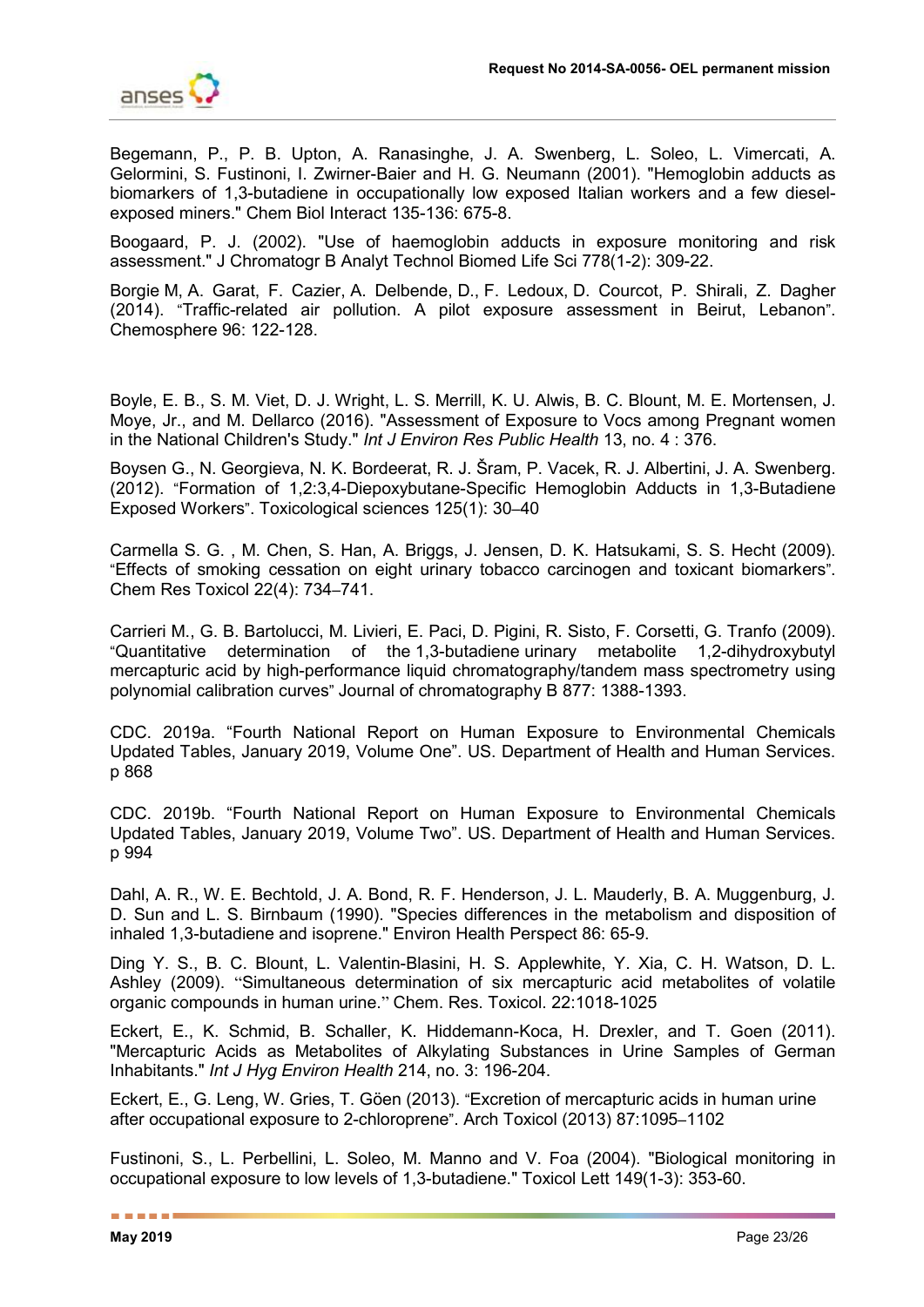

Fustinoni, S., L. Soleo, M. Warholm, P. Begemann, A. Rannug, H. G. Neumann, J. A. Swenberg, L. Vimercati and A. Colombi (2002). "Influence of metabolic genotypes on biomarkers of exposure to 1,3-butadiene in humans." Cancer Epidemiol Biomarkers Prev 11(10 Pt 1): 1082-90.

Hallberg, L. M., W. E. Bechtold, J. Grady, M. S. Legator and W. W. Au (1997). "Abnormal DNA repair activities in lymphocytes of workers exposed to 1,3-butadiene." Mutat Res 383(3): 213- 21.

Hayes, R. B., L. Zhang, S. Yin, J. A. Swenberg, L. Xi, J. Wiencke, W. E. Bechtold, M. Yao, N. Rothman, R. Haas, J. P. O'Neill, D. Zhang, J. Wiemels, M. Dosemeci, G. Li and M. T. Smith (2000). "Genotoxic markers among butadiene polymer workers in China." Carcinogenesis 21(1): 55-62.

INRS. Biotox. 1,3-Butadiène - (Institut National de la Recherche et de la Sécurité). http://www.inrs.fr/accueil/produits/bdd/biotox.html consulté en 2016

Jain, R. B (2015). "Distributions of Selected Urinary Metabolites of Volatile Organic Compounds by Age, Gender, Race/Ethnicity, and Smoking Status in a Representative Sample of U.S. Adults." *Environ Toxicol Pharmacol* 40, no. 2:471-9.

Kelsey, K. T., J. K. Wiencke, J. Ward, W. Bechtold and J. Fajen (1995). "Sister-chromatid exchanges, glutathione S-transferase theta deletion and cytogenetic sensitivity to diepoxybutane in lymphocytes from butadiene monomer production workers." Mutat Res 335(3): 267-73.

Kotapati, S., B. A. Matter, A. L. Grant, and N. Y. Tretyakova (2011). "Quantitative Analysis of Trihydroxybutyl Mercapturic Acid, a Urinary Metabolite of 1,3-Butadiene, in Humans." *Chem Res Toxicol* 24, no. 9: 1516-26.

Kotapati, S., D. Sangaraju, A. Esades, L. Hallberg, V. E. Walker, J. A. Swenberg, and N. Y. Tretyakova (2014). "Bis-Butanediol-Mercapturic Acid (Bis-Bdma) as a Urinary Biomarker of Metabolic Activation of Butadiene to Its Ultimate Carcinogenic Species." *Carcinogenesis* 35, no. 6: 1371-8.

Kotapati, S., A. Esades, B. Matter, C. Le, and N. Tretyakova (2015). "High Throughput Hplc-Esi(-)-Ms/Ms Methodology for Mercapturic Acid Metabolites of 1,3-Butadiene: Biomarkers of Exposure and Bioactivation." *Chem Biol Interact* 241: 23-31.

Lin, Y. S., T. J. Smith, K. T. Kelsey and D. Wypij (2001). "Human physiologic factors in respiratory uptake of 1,3-butadiene." Environ Health Perspect 109(9): 921-6.

Lin, Y. S., T. J. Smith, and P. Y. Wang. "An Automated Exposure System for Human Inhalation Study (2002)." *Arch Environ Health* 57, no. 3: 215-23.

Osterman-Golkar, S. and J. A. Bond (1996). "Biomonitoring of 1,3-butadiene and related compounds." Environ Health Perspect 104 Suppl 5: 907-15.

Osterman-Golkar, S., K. Peltonen, T. Anttinen-Klemetti, H. H. Landin, V. Zorcec and M. Sorsa (1996). "Haemoglobin adducts as biomarkers of occupational exposure to 1,3-butadiene." Mutagenesis 11(2): 145-9.

Osterman-Golkar, S. M., J. A. Bond, J. B. Ward, Jr. and M. S. Legator (1993). "Use of haemoglobin adducts for biomonitoring exposure to 1,3-butadiene." IARC Sci Publ(127): 127- 34.

Perez, H. L., J. Lahdetie, H. Landin, I. Kilpelainen, P. Koivisto, K. Peltonen and S. Osterman-Golkar (1997). "Haemoglobin adducts of epoxybutanediol from exposure to 1,3-butadiene or butadiene epoxides." Chem Biol Interact 105(3): 181-98.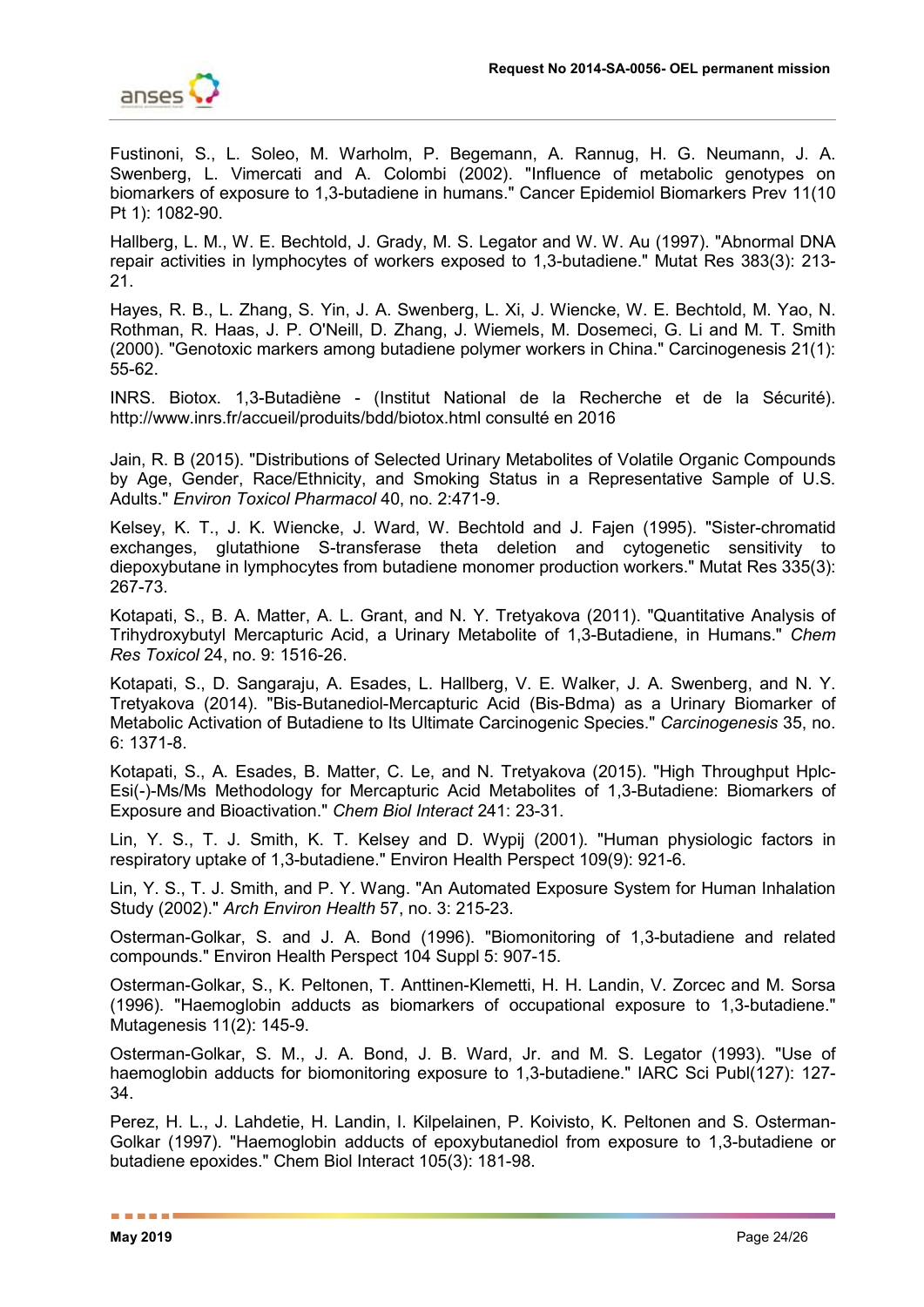

Pluym, N., G. Gilch, G. Scherer, and M. Scherer. "Analysis of 18 Urinary Mercapturic Acids by Two High-Throughput Multiplex-Lc-Ms/Ms Methods (2015)." *Anal Bioanal Chem* 407, no. 18: 5463-76.

Roethig H. J., S. Munjal , S. Feng , Q. Liang , M. Sarkar, R.-A. Walk , P. E. Mendes (2009). "Population estimates for biomarkers of exposure to cigarette smoke in adult U.S. cigarette smokers." Nicotine Tob. Res. 11(10): 1216-1225

Sapkota, A., R. U. Halden, F. Dominici, J. D. Groopman and T. J. Buckley (2006). "Urinary biomarkers of 1,3-butadiene in environmental settings using liquid chromatography isotope dilution tandem mass spectrometry." Chem Biol Interact 160(1): 70-9.

Sangaraju, D., P. W. Villalta, S. Wickramaratne, J. Swenberg, and N. Tretyakova (2014). "Nanolc/Esi+ Hrms3 Quantitation of DNA Adducts Induced by 1,3-Butadiene." *J Am Soc Mass Spectrom* 25, no. 7: 1124-35.

Sarkar M., R. Muhammad-Kah, Q. Liang, S. Kapur, S. Feng, H. Roethig (2013). "Evaluation of spot urine as an alternative to 24h urine collection for determination of biomarkers of exposure to cigarette smoke in adult smokers". Environmental toxicology and pharmacology 36(1): 108– 114.

Sarkar M., S. Kapur, K. Frost-Pineda, S. Feng, J. Wang, Q. Liang, H. Roethig (2008). "Evaluation of biomarkers of exposure to selected cigarette smoke constituents in adult smokers switched to carbon-filtered cigarettes in short-term and long-term clinical studies". Nicotine Tob Res 10(12): 1761-1772.

Schettgen, T., A. Musiol, A. Alt, E. Ochsmann, and T. Kraus (2009). "A Method for the Quantification of Biomarkers of Exposure to Acrylonitrile and 1,3-Butadiene in Human Urine by Column-Switching Liquid Chromatography-Tandem Mass Spectrometry." *Anal Bioanal Chem*  393, no. 3: 969-81.

Sorsa, M., S. Osterman-Golkar, K. Peltonen, S. T. Saarikoski and R. Sram (1996a). "Assessment of exposure to butadiene in the process industry." Toxicology 113(1-3): 77-83.

Sorsa, M., K. Peltonen, D. Anderson, N. A. Demopoulos, H. G. Neumann and S. Osterman-Golkar (1996b). "Assessment of environmental and occupational exposures to butadiene as a model for risk estimation of petrochemical emissions." Mutagenesis 11(1): 9-17.

Swenberg, J. A., N. I. Christova-Gueorguieva, P. B. Upton, A. Ranasinghe, N. Scheller, K. Y. Wu, T. Y. Yen and R. Hayes (2000). "1,3-butadiene: cancer, mutations, and adducts. Part V: Hemoglobin adducts as biomarkers of 1,3-butadiene exposure and metabolism." Res Rep Health Eff Inst(92): 191-210; discussion 211-9.

Urban, M., G. Gilch, G. Schepers, E. van Miert and G. Scherer (2003). "Determination of the major mercapturic acids of 1,3-butadiene in human and rat urine using liquid chromatography with tandem mass spectrometry." J Chromatogr B Analyt Technol Biomed Life Sci 796(1): 131-40.

Vacek, P. M., R. J. Albertini, R. J. Sram, P. Upton, and J. A. Swenberg (2010). "Hemoglobin Adducts in 1,3-Butadiene Exposed Czech Workers: Female-Male Comparisons." *Chem Biol Interact* 188, no. 3: 668-76.

Van Sittert, N. J., H. J. Megens, W. P. Watson and P. J. Boogaard (2000). "Biomarkers of exposure to 1,3-butadiene as a basis for cancer risk assessment." Toxicol Sci 56(1): 189-202.

Ward, J. B., Jr., M. M. Ammenheuser, E. B. Whorton, Jr., W. E. Bechtold, K. T. Kelsey and M. S. Legator (1996). "Biological monitoring for mutagenic effects of occupational exposure to butadiene." Toxicology 113(1-3): 84-90.